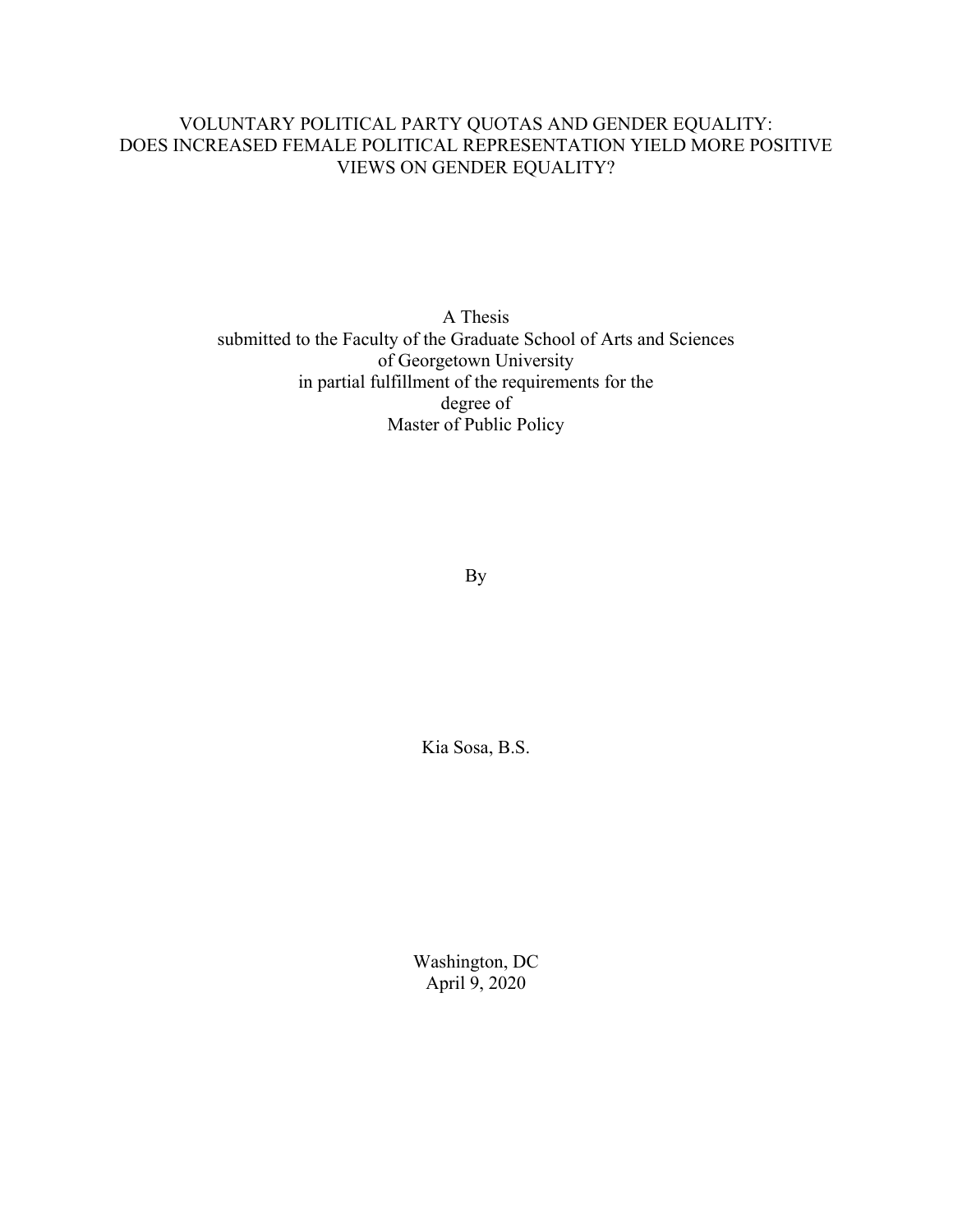Copyright 2020 by Kia Sosa All Rights Reserved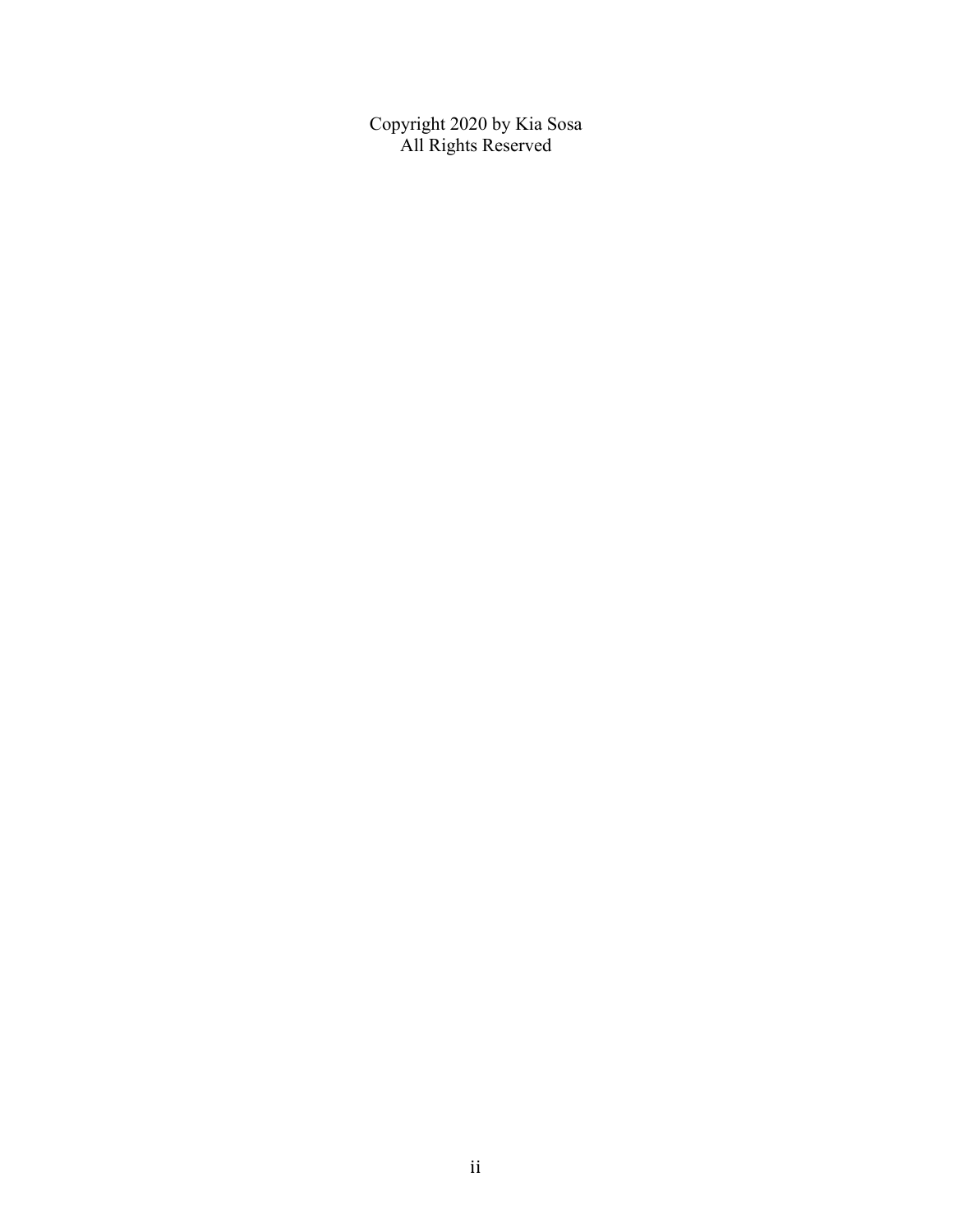### VOLUNTARY POLITICAL PARTY QUOTAS AND GENDER EQUALITY: DOES INCREASED FEMALE POLITICAL REPRESENTATION YIELD MORE POSITIVE VIEWS ON GENDER EQUALITY?

Kia Sosa, B.S.

Thesis Advisor: Andreas Kern, Ph.D.

#### **ABSTRACT**

The present study will address the main research question: do voluntary political party quotas have an impact on views on gender equality more broadly in society? The hypothesis is that they do have an impact and that increased female political participation will yield more positive views of women as equals in society. The study provides preliminary evidence for policies that promote quotas as ways to both increase female political participation as well as use that increased representation as a tool to improve women's status in society outside of the political arena. The study will use multivariate OLS regression analysis to assess this hypothesis. The study will utilize multiple data sources including Quality of Government data, World Values Survey data, and International Institute for Democracy and Electoral Assistance data to this end.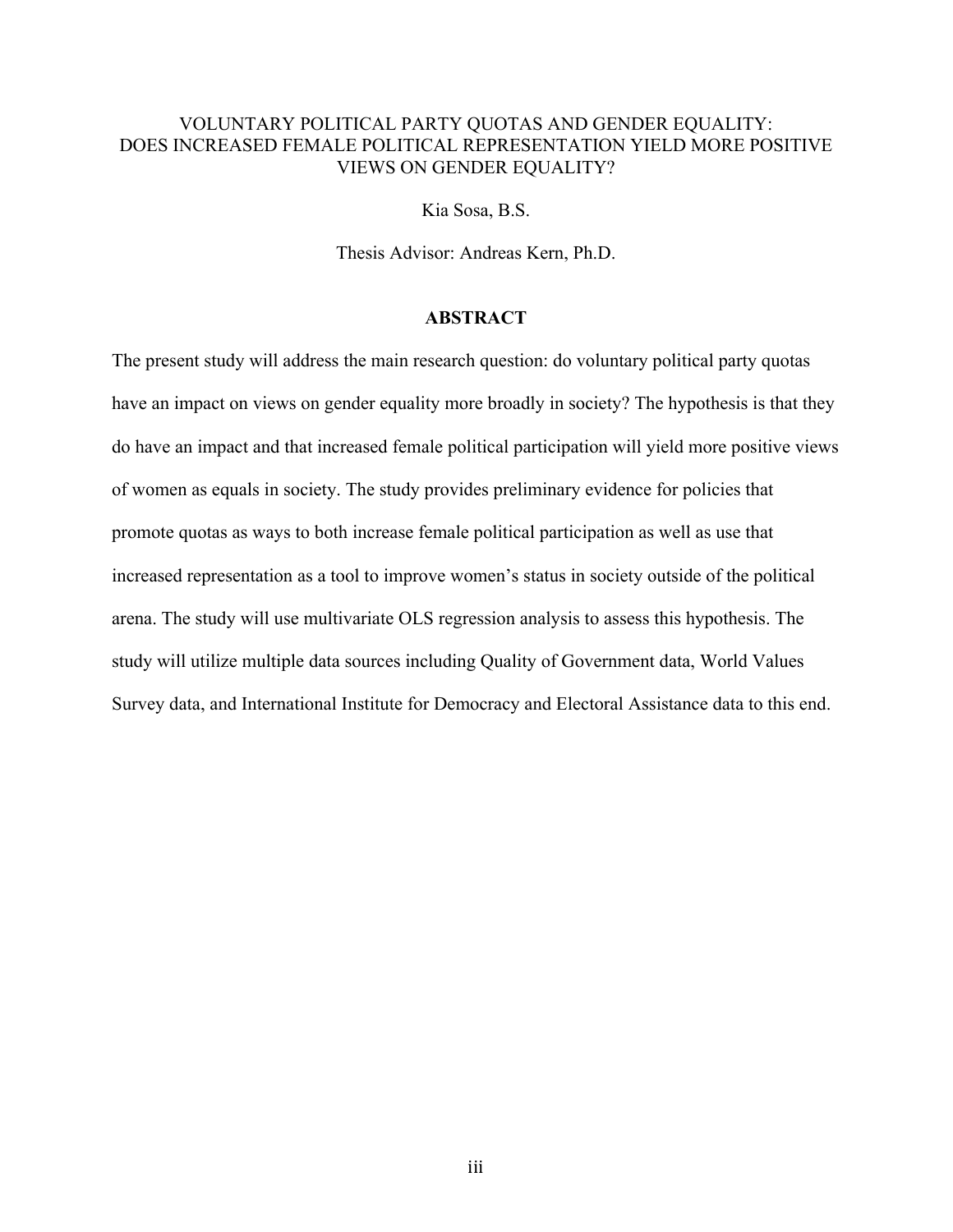# **TABLE OF CONTENTS**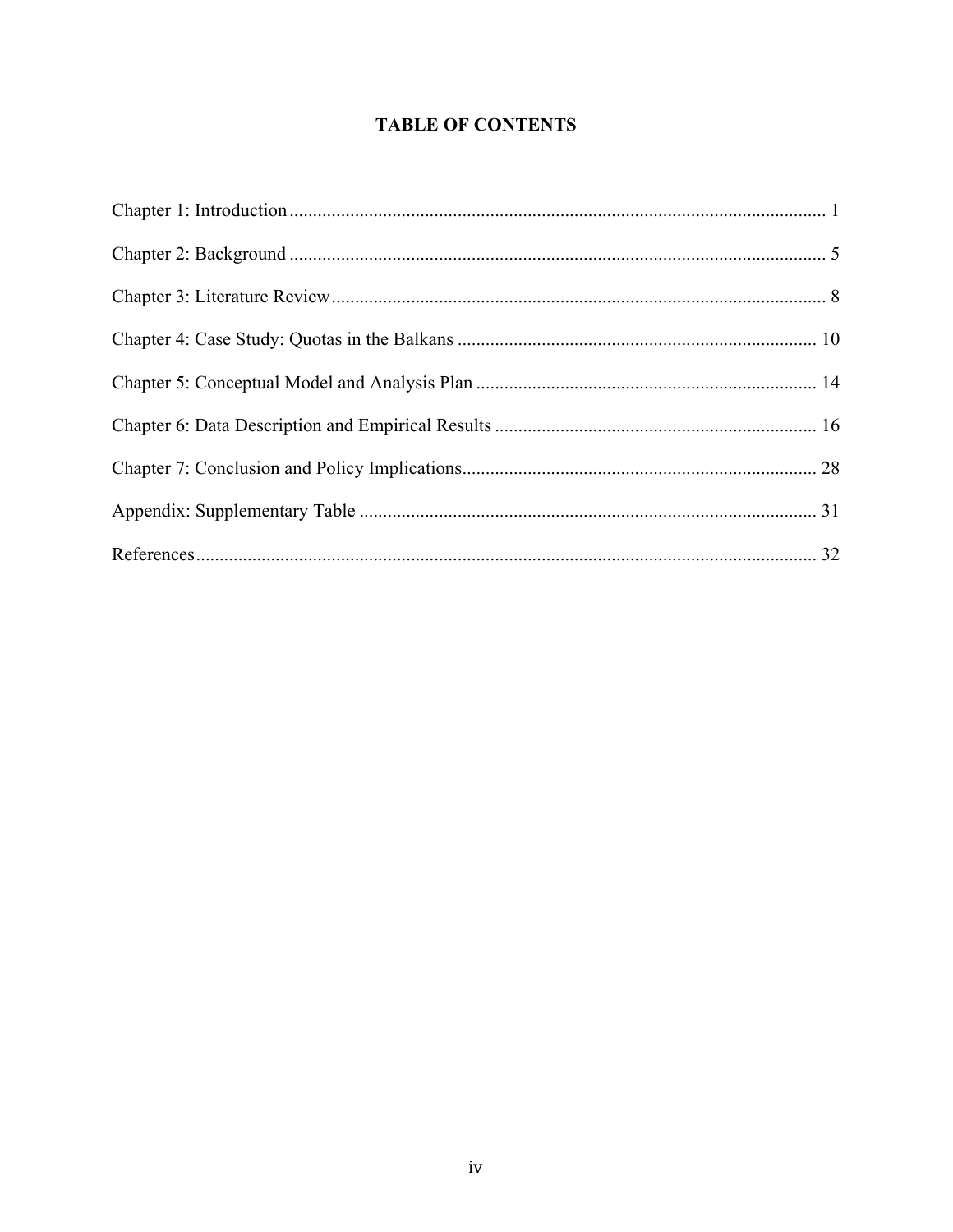## **LIST OF FIGURES**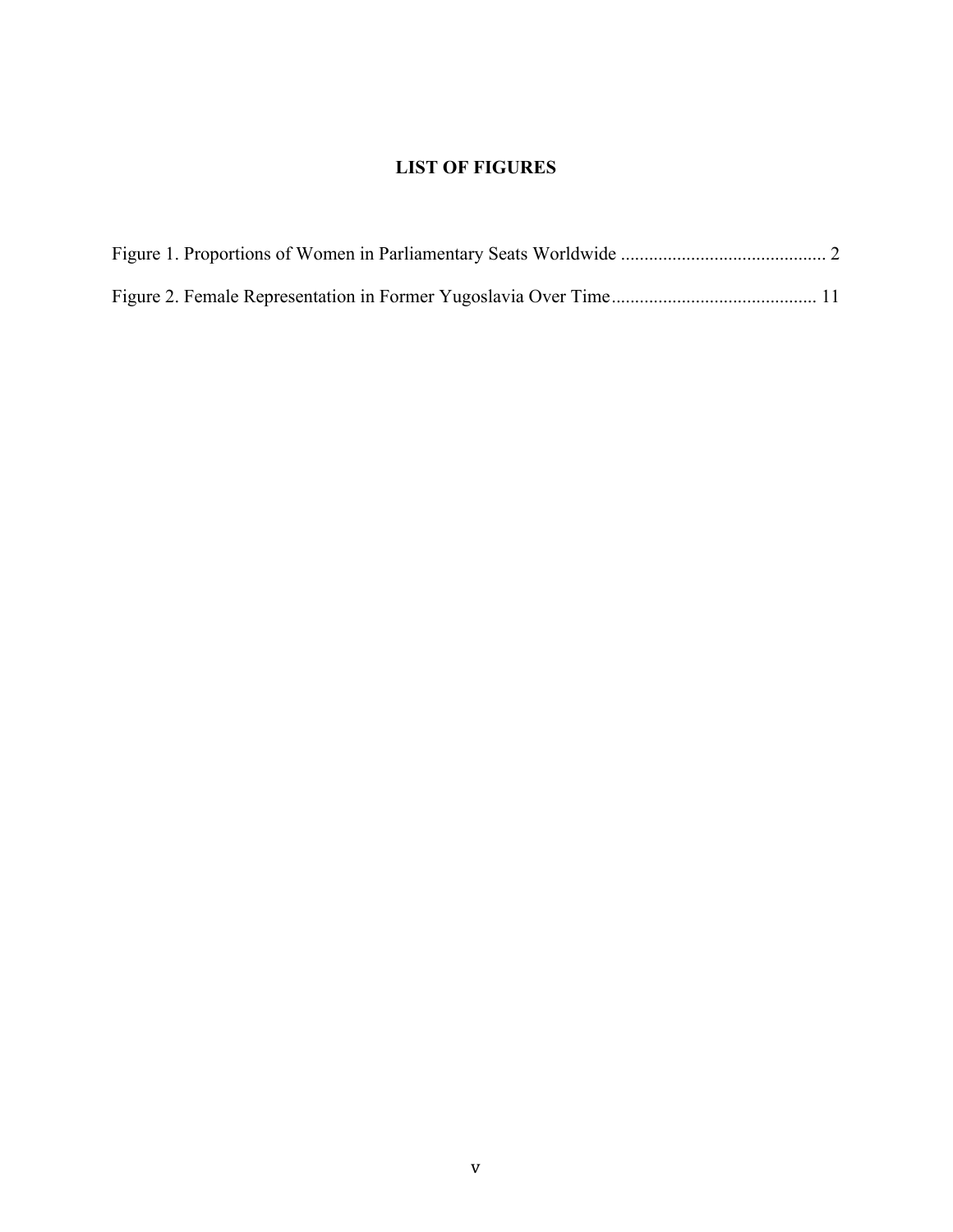# **LIST OF TABLES**

| Table 3. Descriptive Statistics of Countries with Voluntary Political Party Quotas  19        |  |
|-----------------------------------------------------------------------------------------------|--|
| Table 4. Descriptive Statistics of Countries without Voluntary Political Party Quotas  20     |  |
|                                                                                               |  |
|                                                                                               |  |
|                                                                                               |  |
| Table 8. Correlation between Voluntary Political Party Quotas and the Dependent Variables  31 |  |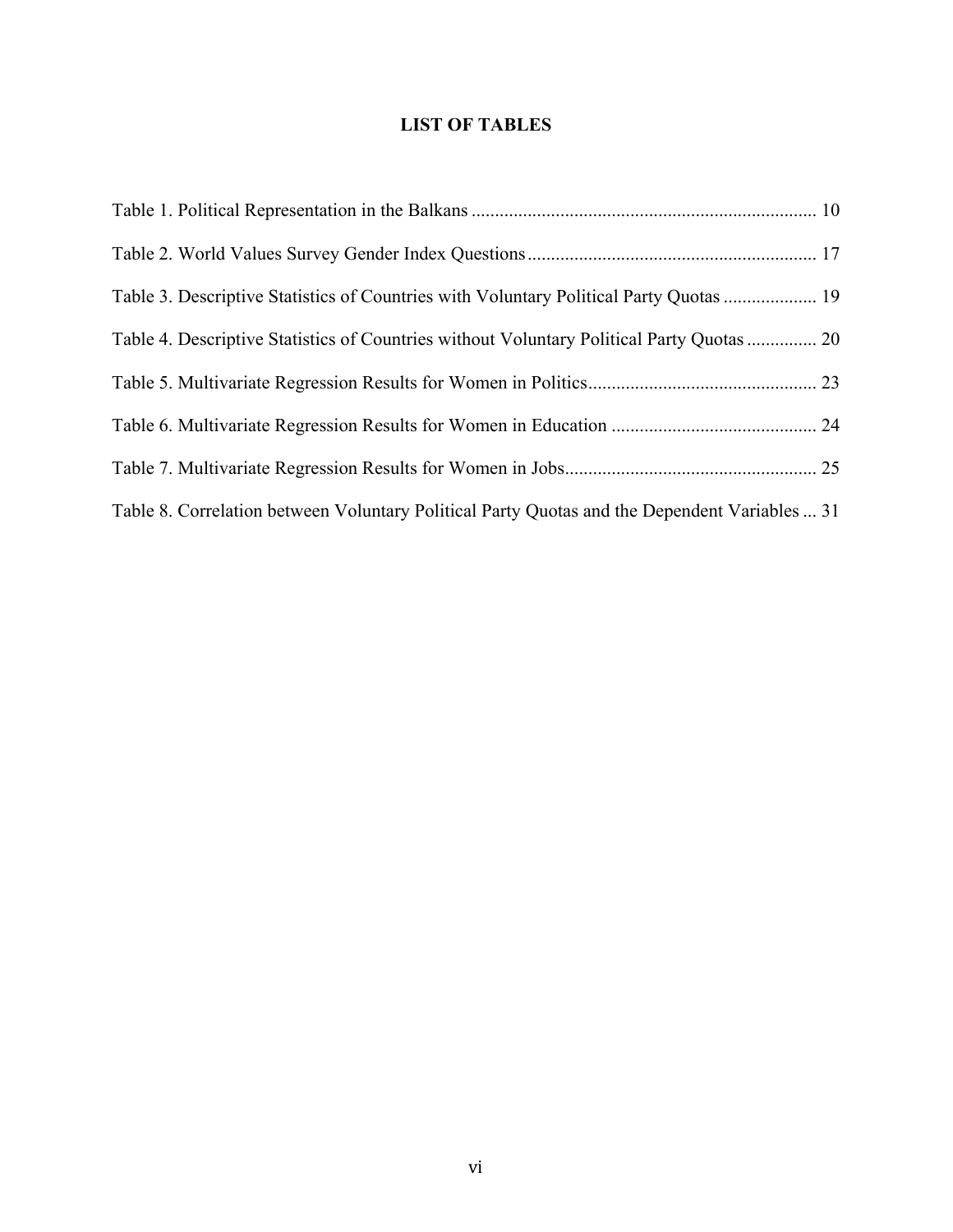#### **CHAPTER 1: INTRODUCTION**

The average participation rate of women in parliaments across the world is 24.5 percent (Inter-Parliamentary Union, 2019), which is the highest it has been in history, but the world still has a long way to go in order to achieve parliamentary gender parity. In order to work towards these goals, many countries have adopted parliamentary quotas, either by constitutional or electoral code or by the choice of the political parties. Over the past two decades, quotas have been instrumental in increasing the number of women in political power, particularly in Europe. Bringing more women into the political fold can allow for more representative decisions and provide an example for younger women to enter political office later in life. However, the reverberating impacts of gender quotas remain to be studied. The present study will address this question and will use data to analyze the impact of gender quotas on views on gender equality more broadly in society.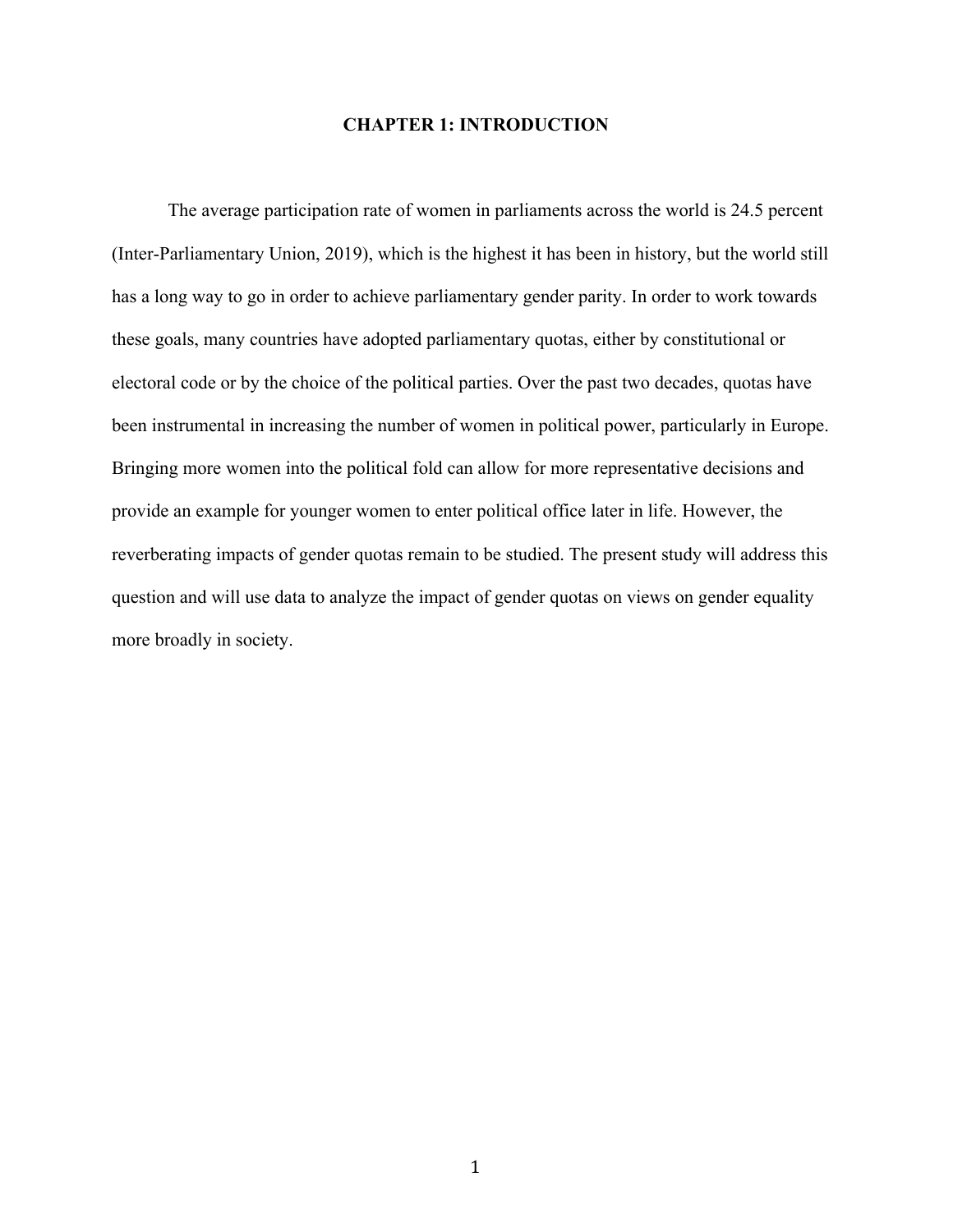

**Figure 1. Proportions of Women in Parliamentary Seats Worldwide**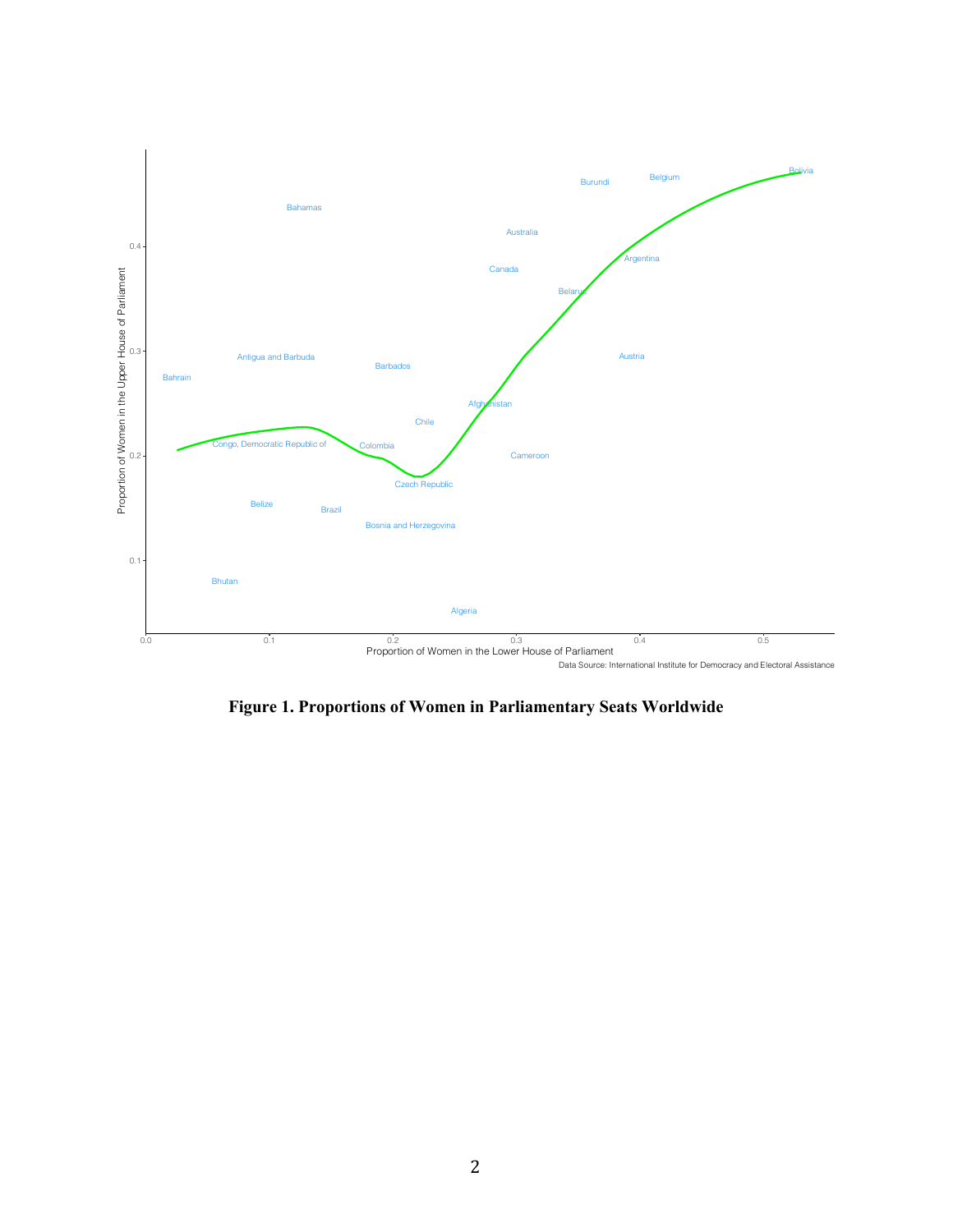As the number of women in political offices worldwide increases, questions about the efficacy of quotas are critical. While there is evidence that quotas are associated with an increase in the number of women in political life, the impact of quotas on other sectors of society, namely business and education, are still unclear. Thus, the research question for the present study is: are gender-based parliamentary quotas a useful policy tool for improving societal views of women outside of the political realm?

The hypothesis tested throughout the present study is that gender-based quotas, particularly at the political party level, not only increase the number of women in political office but increase the overall views of women as equals in society. My theory of change is that as more women enter political life, the idea of women in power becomes more normalized and sets a very public and visible example for seeing women in power (Krook, 2006). The more normal it becomes to see women in power in political life, the more normal it becomes in other sectors as well. In order to maintain the number of women entering the political sector, more women will need to obtain higher education, and seeing more women in the higher education arena normalizes that as well. This theory surmises that all sectors of society are linked, and thus, increasing the number of women in one sector will have reverberating impacts on other sectors (Dahlerup, 2013). Quotas could serve as a useful policy tool for lawmakers to bring women into the political fold and in turn, increase the both the number and views of women in other sectors of society as well.

In order to assess this question, the present study will use multivariate OLS regression to test the hypothesis. The analysis includes data from three sources: The World Values Survey, the Quality of Government data, and the International Institute of Democracy and Electoral Assistance quotas database. The study uses voluntary political party quotas as the independent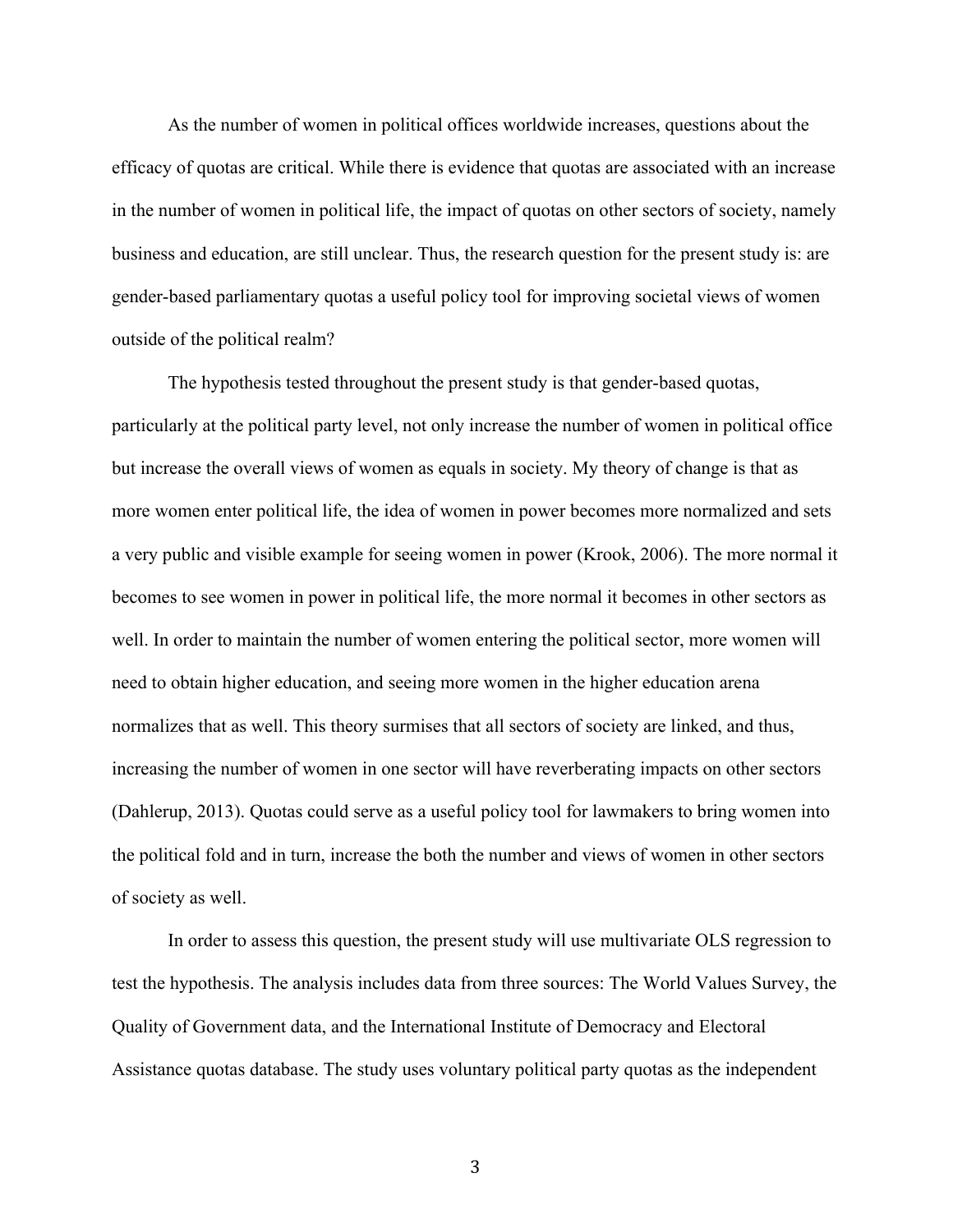variable, and views on women in politics, jobs, and education as the dependent variables. All models use macro-level controls including GDP, trade, and population to reduce omitted variable bias.

The results of the study are promising: both the politics and jobs models included yield statistically significant results. Compared to countries without voluntary political party quotas, people in countries with voluntary political party quotas are 7.45 percentage points less likely to view women as politically inferior. Conversely, compared to the countries without voluntary political party quotas, people in countries with voluntary political party quotas are 5.27 percentage points more likely to view women as equivalent to men politically. Additionally, compared to countries without voluntary political party quotas, people in countries with voluntary political party quotas are 11.8 percentage points less likely to view women as inferior in terms of careers. These results are promising evidence that increasing the number of women in political office has spillover effects into the job market, and that quotas could be a very effective policy tool to work towards gender equality and empowerment.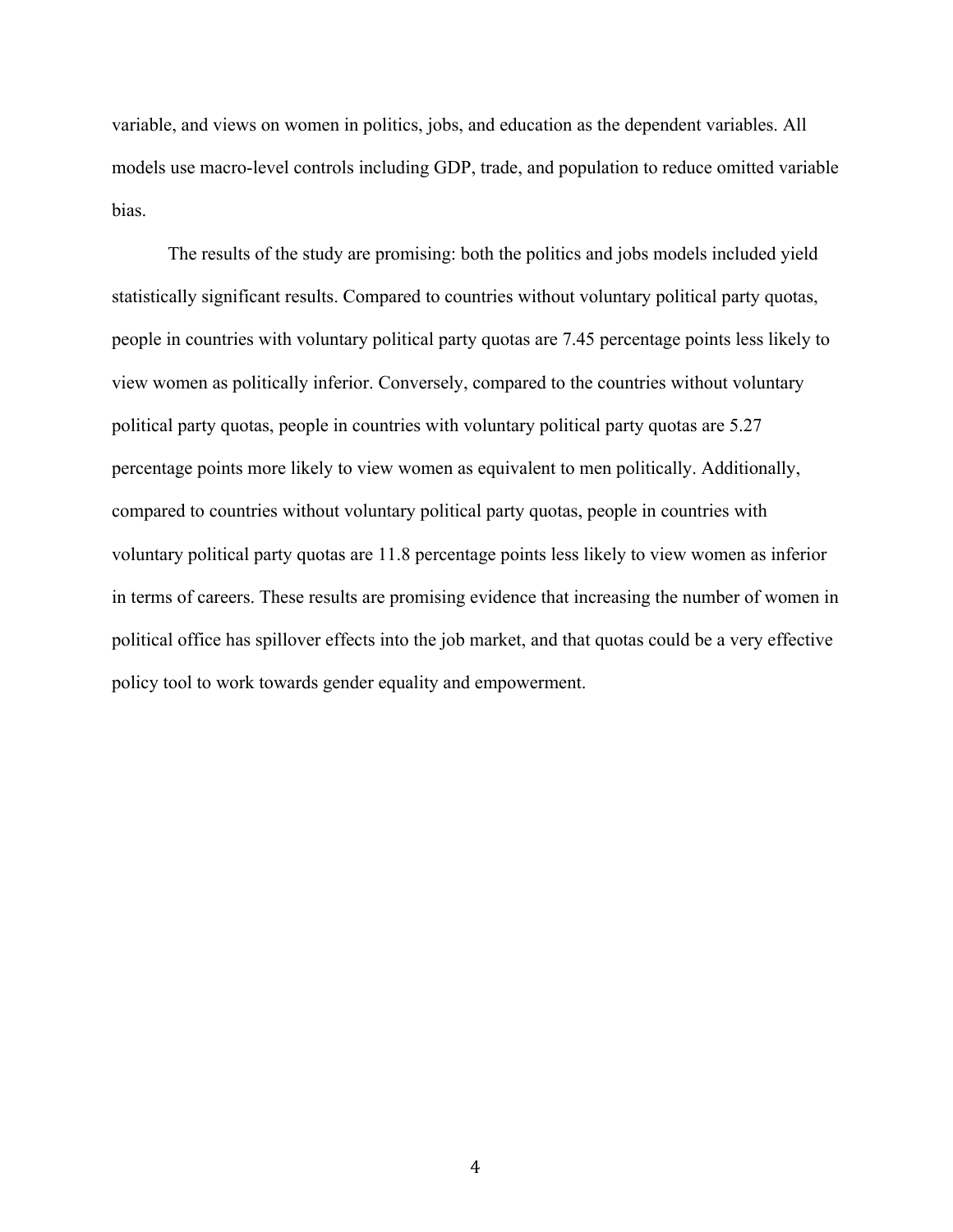#### **CHAPTER 2: BACKGROUND**

#### *Policy Field*

The present study addresses the question: "do legislated gender quotas in a country increase perceived gender equality in a society?" In order to do so, the study utilizes voluntary political party quotas as the independent variable and tool for quota implementation. However, there are multiple avenues that this could take, including pre-election and election stage quotas, and voluntarily adopted political party quotas or legally mandated quotas by constitutional or electoral code (Bjarnegård and Zetterberg, 2016). This research will take a global comparative approach, looking at quotas across all regions of the world, but will discuss a brief case study through the background and literature review of the unique case of quota implementation in the Balkans.

#### *History and Timeline*

Quotas were implemented throughout the world in three waves. The first wave began in a number of socialist and/or communist countries, as well as Pakistan beginning in 1956, Bangladesh in 1972, and Egypt from 1979 to 1984 (Dahlerup and Antić Gaber, 2017). However, during this time, none of these quotas were popular amongst citizens. At the end of this first wave, Nordic countries began to adopt political party quotas starting in the 1970s and 1990s.

The second wave of quotas began in Argentina in 1991, and this served as a model for most of South and Latin America, especially after the quota was presented at the UN World Conference on Women in Beijing in 1995 (Dahlerup and Antić Gaber, 2017).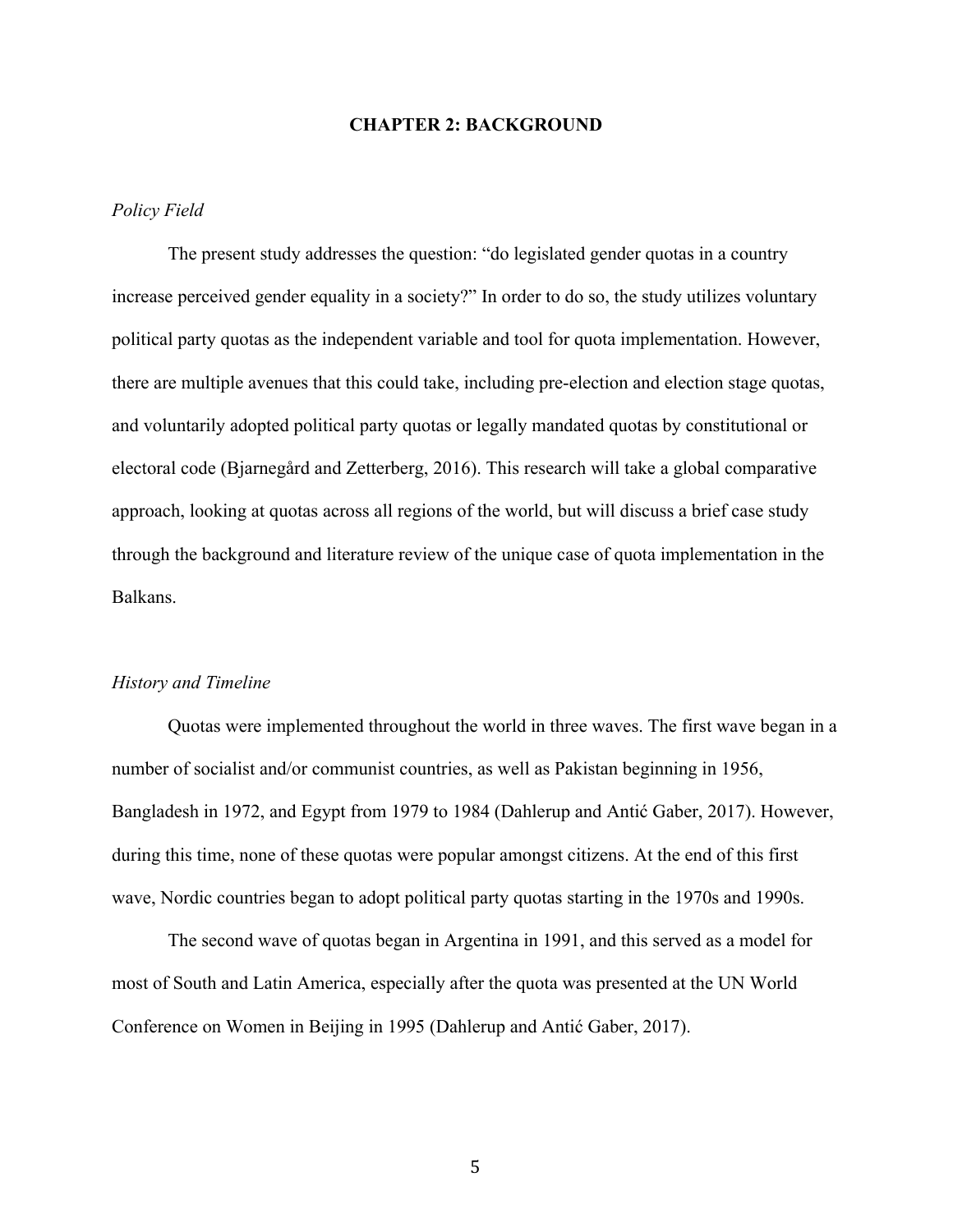The third wave of gender quotas consists mostly of revisions of original laws. More than 30 countries have revised their quotas to improve the impact of such legislation on female political participation. Recently, there has been a major shift in European countries away from voluntary party quotas, primarily adopted by left and green parties, and towards legislated binding quotas for all political parties, coupled with sanctions for noncompliance. As Bjarnegård and Zetterberg point out in their research, "*quota laws are most effective whenever they include strong sanctions (e.g. nullification of the candidate list) for non-compliance with either the legally specified proportion of women on the list or with placement mandates (that ensure women are put in electable slots on the lists)*" (Bjarnegård and Zetterberg, 2016).

According to data from the Inter-Parliamentary Union in 2004, in National Parliaments (lower houses of government) women accounted for 39.7 percent of the body of representatives in Nordic countries, 16.3 percent in European countries outside of the Nordic countries, 18.5 percent in the Americas, 15.1 percent in Asia, 14.6 percent in Sub-Saharan Africa, 11.1 percent in the Pacific, and 6.0 percent in Arab States (Ballington, Binda, and IDEA, 2005). Despite strong overall female political participation in the Nordic countries, by the early 2000s there was a fair amount of variance between countries: Sweden led the region with 45.3 percent and Iceland trailed with only 30.2 percent. Overall, the global average for 2018 was only 23 percent for women in national parliaments (IDEA, 2019).

When examining quotas worldwide, Europe stands out as a region with both a large number of countries with quotas, as well as an increase in female political representation in the last two decades. Currently, there is a divide between the regions of Europe in terms of quota implementation: Nordic countries favor voluntary political party quotas, largely due to cultural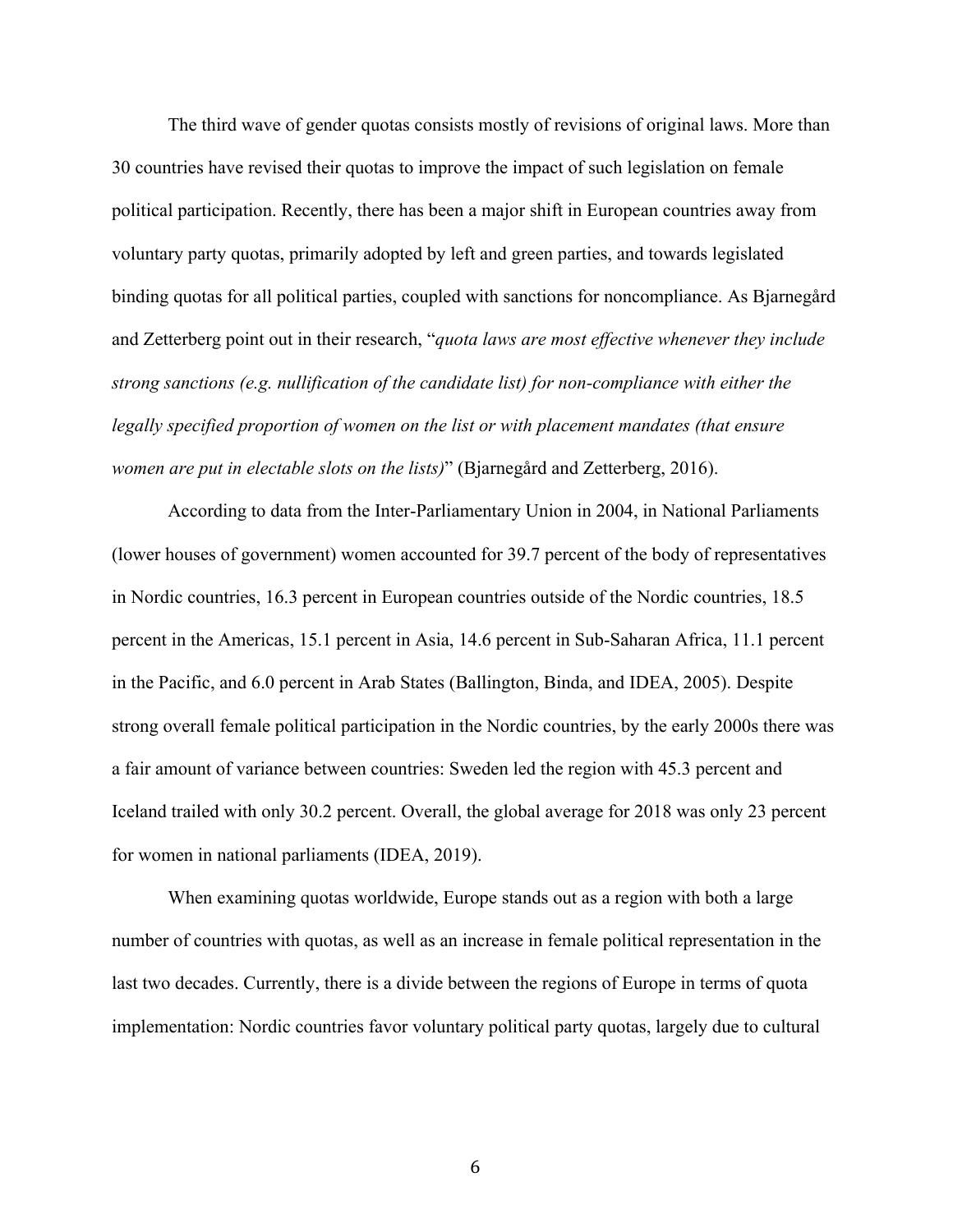factors already favoring women's representation in parliament; Central and Eastern European countries have more recently begun implementing legislated candidate quotas with mixed results.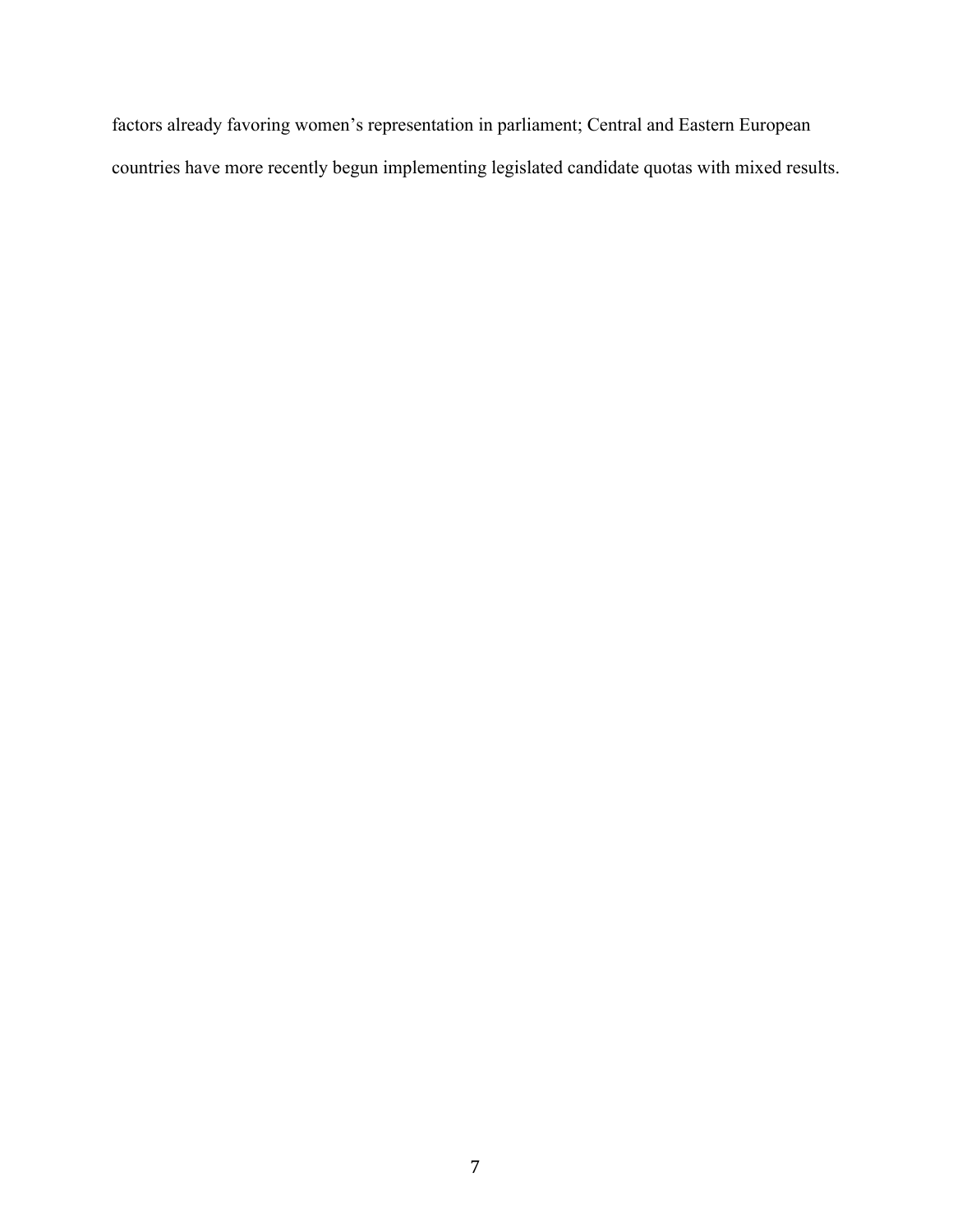#### **CHAPTER 3: LITERATURE REVIEW**

#### *Regional Impacts of Quotas*

Quotas across the world have had vastly different effects: some have had a tremendous impact on female political participation, while others have been lackluster. Culture plays a role in female political participation, as does the type of quota implemented. The country with the highest female political participation is Rwanda, where women made up 48.8 percent of the lower house, the Chamber of Deputies, by 2005 (Baldez, 2006) and by 2019, women accounted for 61.25 percent of the Chamber of Deputies and 38.46 percent of the upper house, the Senate (Inter-Parliamentary Union, 2019). This is largely due to the gender quota in place in Rwanda: the constitution requires that women must hold 30 percent of political positions. According to the Inter-Parliamentary Union (IPU), the majority of the countries in the top 20 list of most women in national parliaments have some kind of gender quota in place, however, Rwanda is the only one in the top 20 list with reserved seats set aside for women, similar to the system in place in Kosovo. Of the other countries in the top 20 list, five have candidate quota laws that require a certain percentage of all legislative candidates to be women (Argentina, Belgium, Costa Rica, Guyana, and Iraq), and 11 have voluntary party-level quotas (Austria, Denmark, Finland, Germany, Iceland, Mozambique, the Netherlands, Norway, South Africa, Spain, and Sweden) (Baldez, 2006).

As quotas become more prevalent throughout the world, one of the biggest issues is the difference between equality of opportunity and equality of result. Danish quota expert Drude Dahlerup (2007) points out that due to the variation in level of democracy and electoral system where quotas are implemented, electoral gender quotas come closer to providing real equality of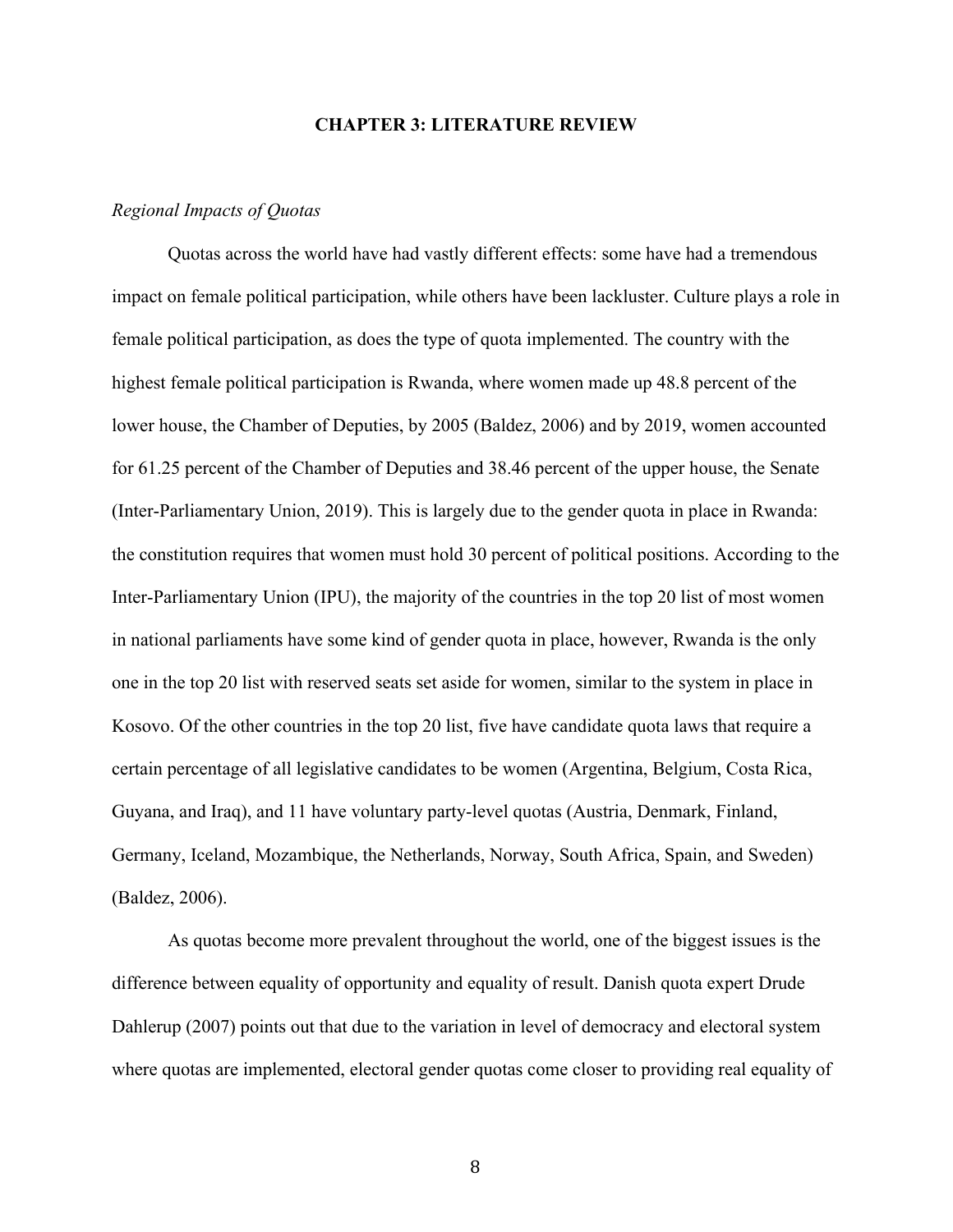opportunity rather than equality of result, and at times, quota regimes may even increase competition over elected position since gender quotas change the most common de facto situation, where men only compete with men (Dahlerup, 2007).

Dahlerup (2007) has examined this discrepancy between equality of opportunity and result, and alongside Lenita Freidenvall (2005), sought to understand why Scandinavian countries have had more success in achieving increased female political participation, but why that may no longer serve as the best model for quota implementation outside of the Nordic nations. The authors argue that the Scandinavian model – also called the "incremental track" – may no longer be a valid model for quota implementation compared to the "fast track" model utilized in Central and Eastern Europe, as well as in many Latin American and African nations (Dahlerup and Friedenvall, 2005). The authors also assert that without specifications that match the electoral system in question, as well as rules about the rank order of candidates and noncompliance sanctions, quotas may end up being purely symbolic.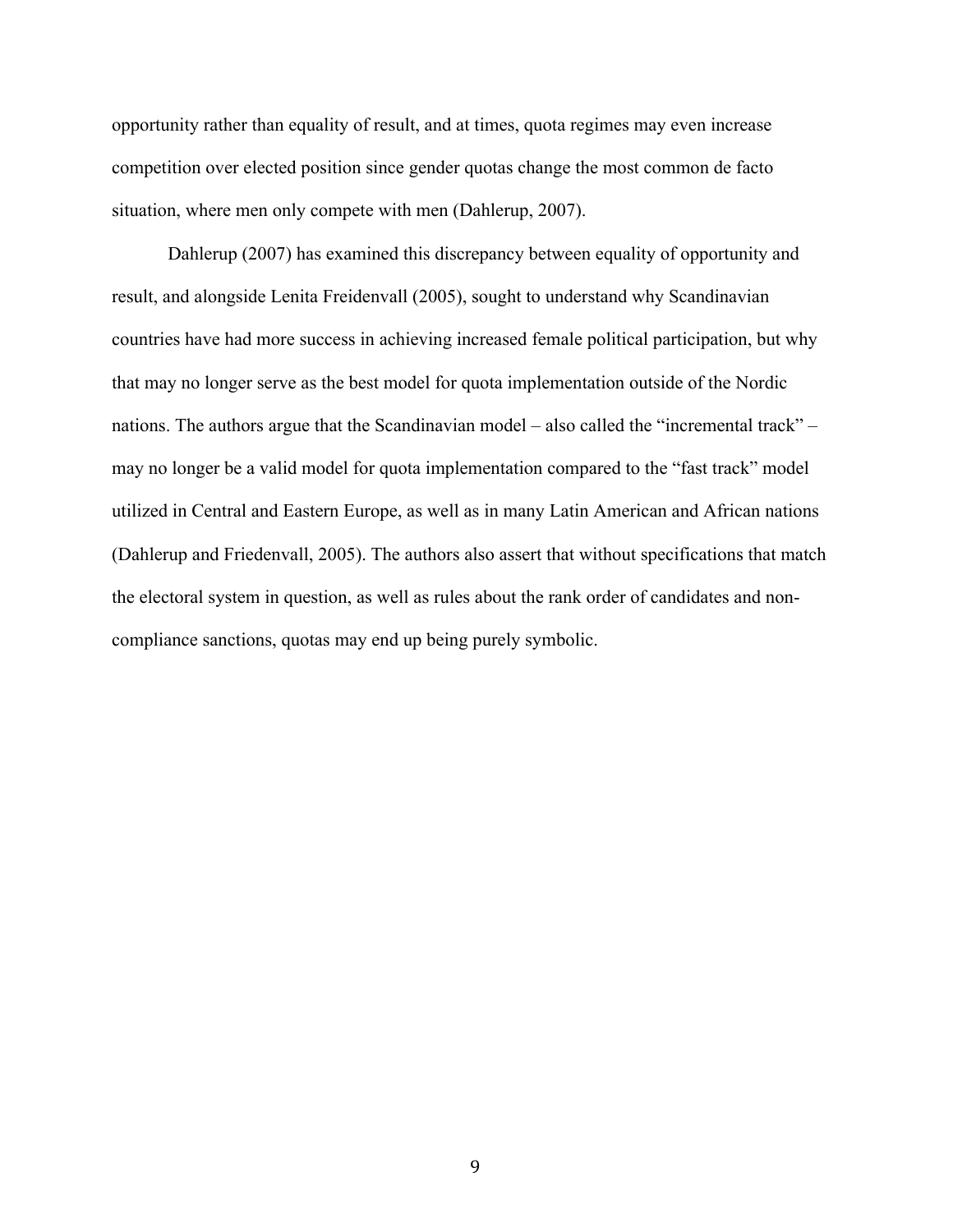#### **CHAPTER 4: CASE STUDY: QUOTAS IN THE BALKANS**

The Balkans present an interesting case study due to the nature of their quota implementation: upon the fall of Yugoslavia in the 1990s, all of the new countries created unique constitutions, and in the resulting decade, all countries in the region also adopted gender-based parliamentary quotas (Dahlerup and Antić Gaber, 2017). Since that point, female representation has increased in all parliaments in the Balkans, presenting a unique case study for views on gender equality as female political representation increases.

| Country                      | <b>Year of Quota</b> | Percent of women in | Percent of women in |
|------------------------------|----------------------|---------------------|---------------------|
|                              | Passage              | parliament (2019)   | parliament (2004)   |
| Slovenia                     | 2005                 | 27.8%               | 11.4%               |
| Croatia                      | 2008                 | 20.5%               | 21.7%               |
| Serbia                       | 2004                 | 37.7%               | 11.3%               |
| Bosnia and Herzegovina (BiH) | 1998                 | 21.4%               | 16.7%               |
| Montenegro                   | 2011                 | 23.5%               | $10.6\%$            |
| Kosovo                       | 2008                 | 32.5%               | 29.0%               |
| Albania                      | 2008                 | 29.5%               | 5.7%                |
| North Macedonia              | 2002                 | 39.2%               | 18.3%               |

### **Table 1. Political Representation in the Balkans**

**Source: International Institute for Democracy and Electoral Assistance, 2019**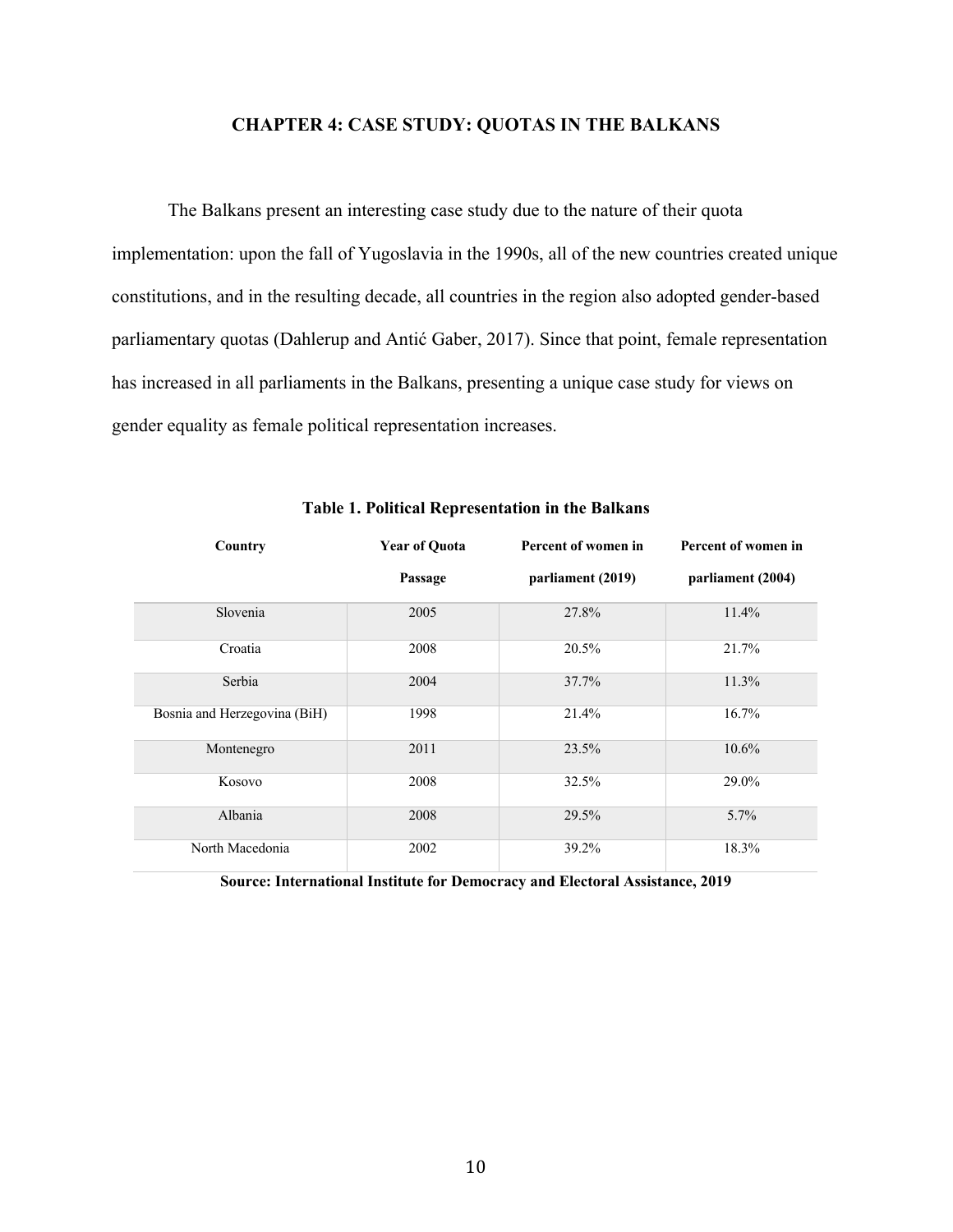

**Figure 2. Female Representation in Former Yugoslavia Over Time**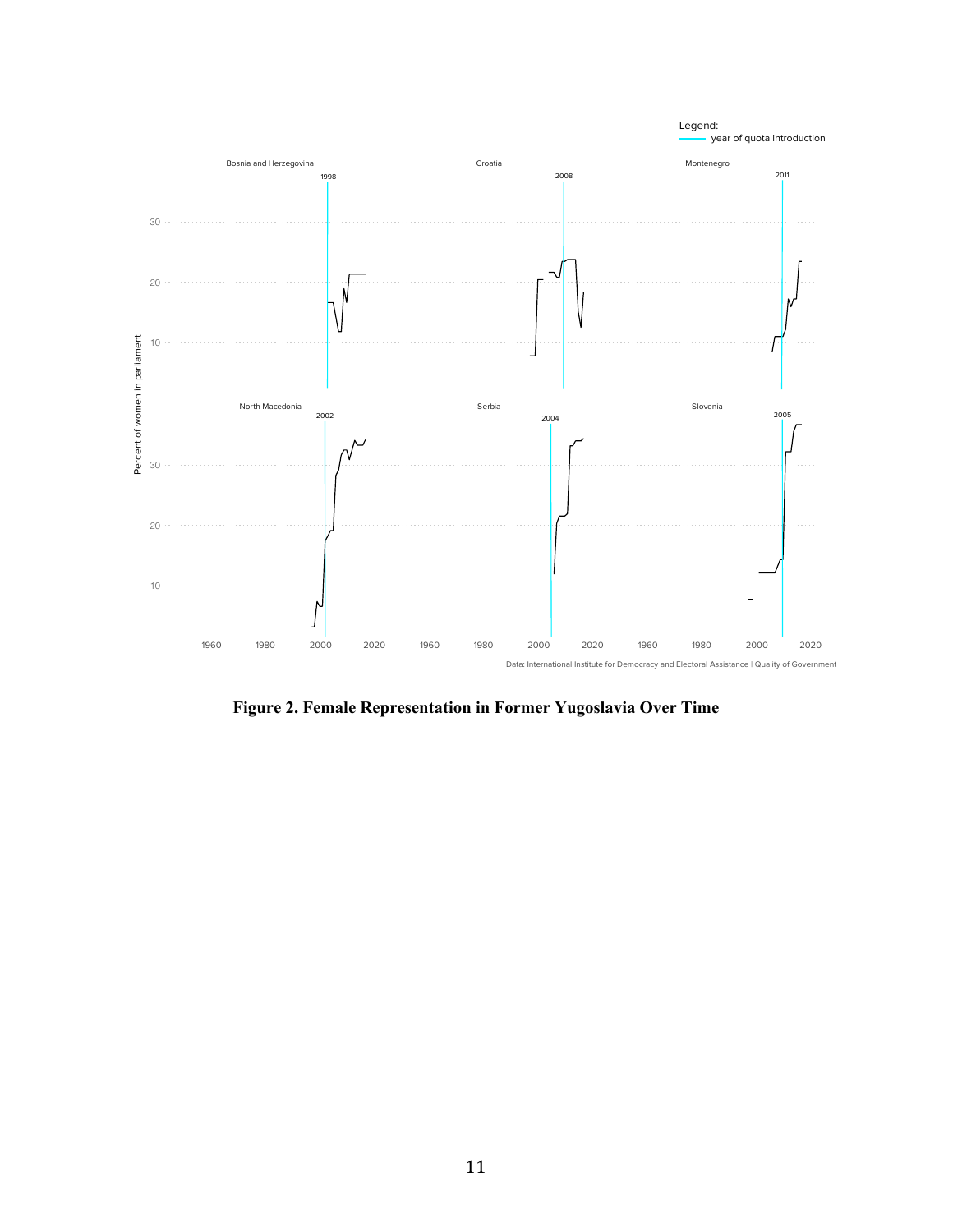As shown in both Table 1 and Figure 2, over time, with the exception of Croatia, female parliamentary representation has increased following the adoption of quota measures throughout the late 1990s and early 2000s. However, only two of these countries have a voluntary political party quota measure adopted (Croatia and Slovenia) while the rest have either electoral or constitutional quotas. Kosovo stands out as the only country in the region with a reserved seats quota measure, requiring that political parties' ballots include 30 percent female candidates (IDEA, 2019).

The Balkans present a completely different story than the Nordic countries outlined above for a variety of factors. While most Nordic nations utilized an "incremental track" to increase female political represention in their approach to quota implementation, most Balkan nations utilized the "fast track" approach, using quotas to immediately increase the number of women in political office through legislated parliamentary quotas and reserved seat models (Dahlerup and Friedenvall, 2005). As Antić and Lokar (2007) point out, the post-conflict situation in the Balkans after the end of the war in the 1990s and the fall of Yugoslavia has made it difficult for women in the political parties and for women's NGOs to be heard (Antić and Lokar, 2007). However, this reconfiguration of the political systems in each resulting country following the breakup of Yugoslavia has opened some windows of opportunity, which some women's organizations have been able to use. The authors also analyze the three distinct historical time periods for quotas in the Balkans:

1. 1990-1995: electoral gender quotas were openly rejected after the first free elections due to the open conservative setback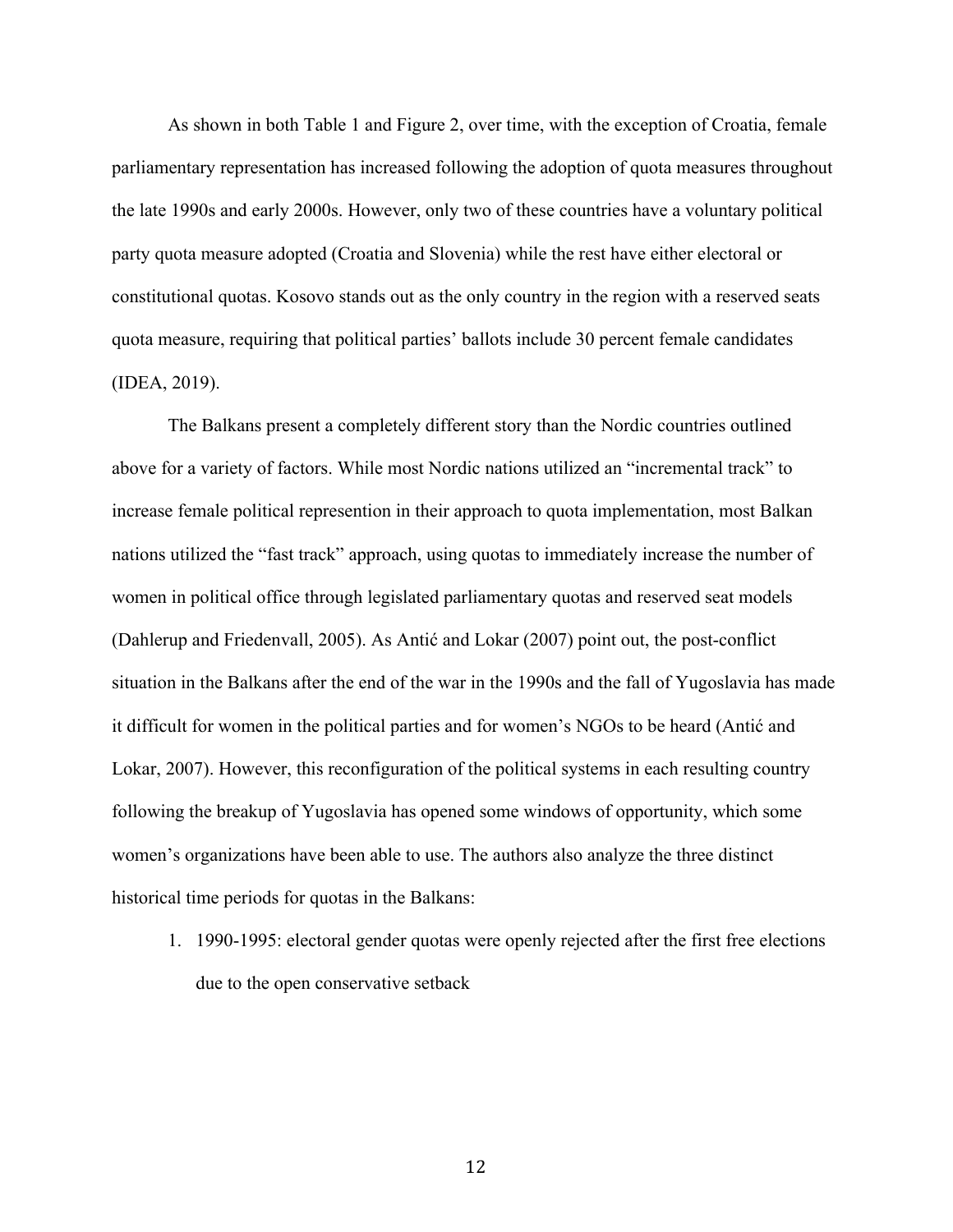- 2. 1995-1999: following the Beijing UN 4th World Conference on Women, there was a period of unwilling acceptance of the ideological concepts of the Beijing Platform for Action, and then the gradual acceptance of electoral gender quotas within the parties
- 3. 1999-2004: the period of the "Stability Pact for the South Eastern Europe (SP)" where women became a distinct political subject, as well as the time period of the enactment of quota rules and the start of the parity movement. Bottom up pressure in Bosnia and Herzegovina and Kosovo led to the enactment of quotas in these countries as well as the surrounding Balkan nations.

Building off of the data in Table 1, we can see the impact that quotas have had in the two different regions. The Balkans, which implemented their quotas, on average, around 2004, have seen tremendous return to the quotas in terms of female representation in parliament. This is likely a reflection of Dahlerup's (2007) assertion that the incremental track, which worked for Nordic countries and allowed parties to pursue quotas voluntarily, is not the right pathway for countries with more cultural pushback to female representation, and that perhaps the best pathway to increasing female political participation is by quota implementation, with the stipulations outlined above.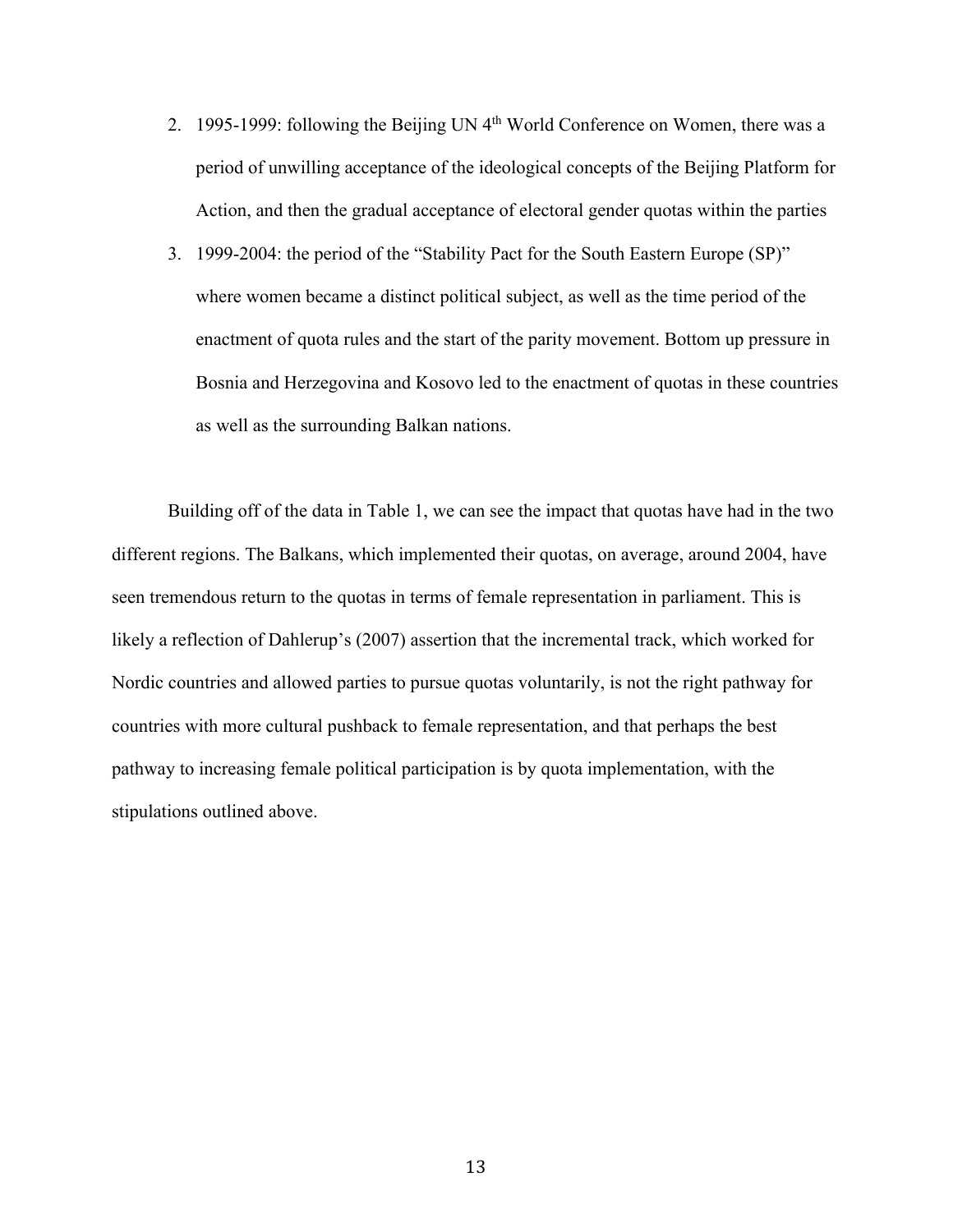#### **CHAPTER 5: CONCEPTUAL MODEL AND ANALYSIS PLAN**

#### *Hypothesis*

The present study seeks to answer the question, "*does increased female parliamentary representation due to legislated quotas lead to more positive views of women as equals in society?*" The hypothesis is that increased female parliamentary representation due to legislated quotas will lead to increased views of women as equals in society, outside of the governmental sector.

However, there are many factors that complicate this hypothesis and bar legislated parliamentary quotas from serving as a "silver bullet" for gender equality in society. One such factor is culture. Each region, country and continent has vastly different views about women in society and their place both in the home and at work. The analysis will utilize global data to assess this question, with a dataset that includes countries encompassing a wide range of geographic, cultural, and political differences.

The present study will focus on testing the above hypothesis and will seek to answer the question of replicability and scalability of gender quotas worldwide, hypothesizing that underlying regional cultural differences will create difficulties for the replicability of successful gender quotas worldwide, where success is defined as increasing female representation in parliament.

The theory of change being tested by the present study is that the more exposure citizens in a country have to female political representation, the more normalized female political power becomes, and thus, the more likely it is that they will continue to elect women into political offices. As this repeated continued exposure to female political representation normalizes gender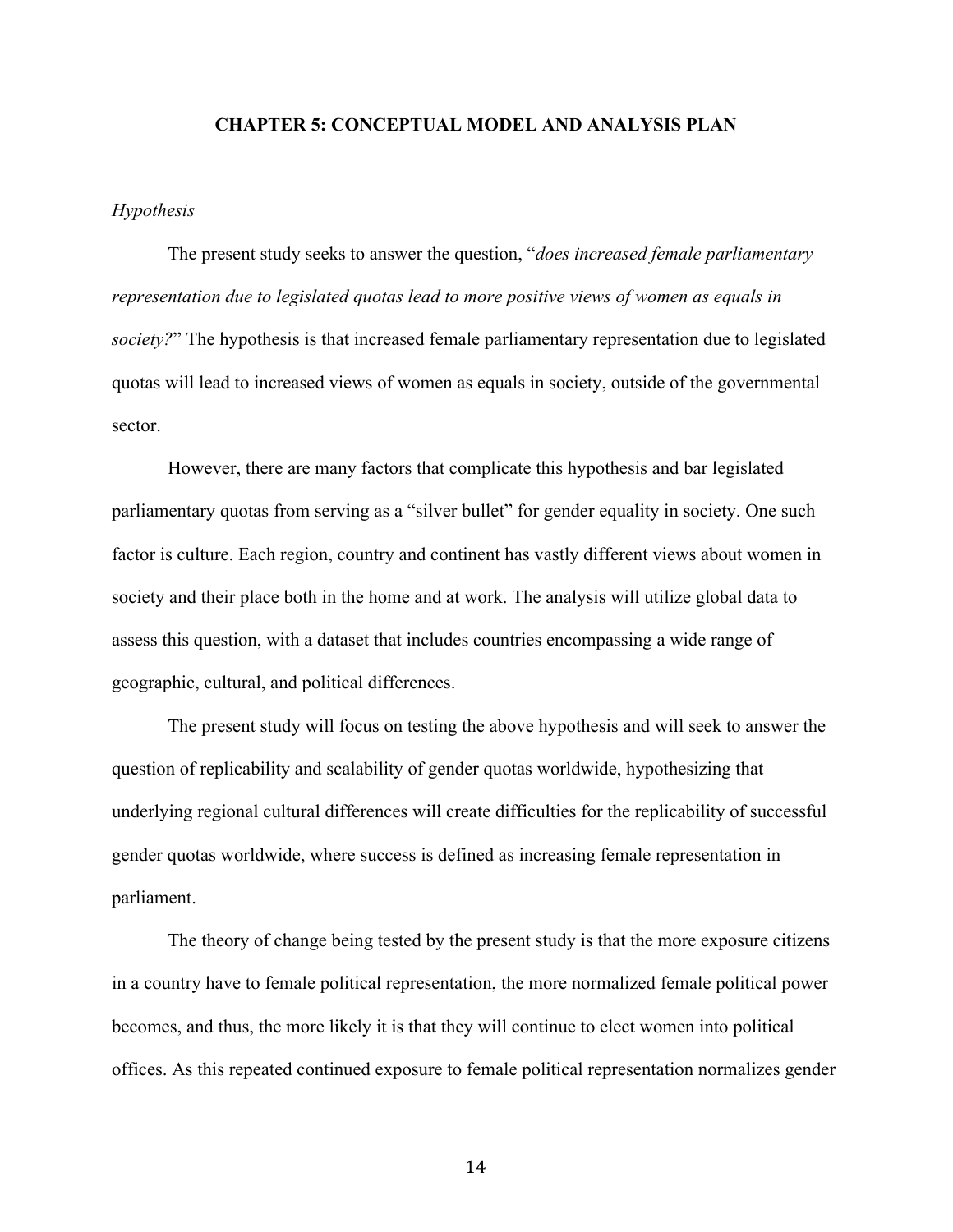equality in the political sector, it will have spillover effects into the rest of society and women will become viewed as equals in the jobs and education sectors of society as well.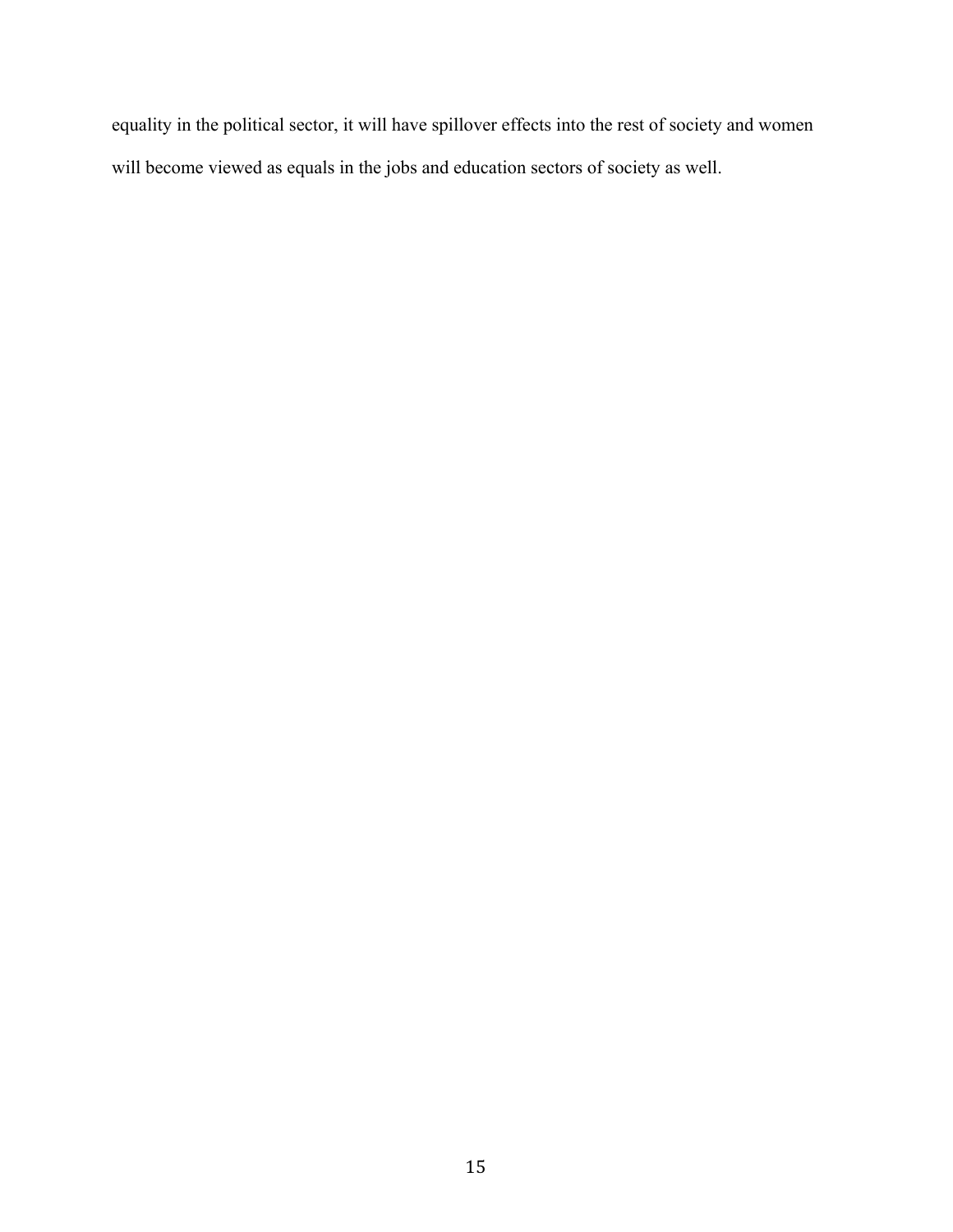#### **CHAPTER 6: DATA DESCRIPTION AND EMPIRICAL RESULTS**

#### *Data Description*

The data used for the present study come from three independent datasets: The Quality of Government standard time series dataset, the World Values Survey longitudinal time series dataset, and the International Institute for Democracy and Electoral Assistance (IDEA) quota database dataset. The Quality of Government dataset covers the time period between 1946 and 2018 and represents 194 countries, with an additional 17 historical countries that did not exist prior to 2014, to create a total country population of 211. The indicators used as controls in the following multivariate regression models originate from this data source and include population (log), trade as a percentage of country GDP, GDP per capita (log), GDP growth per country, and democracy/Freedom House polity scores.

The World Values Survey dataset encompasses data from 1981 to 2014, representing 184 countries across 440 different variables. Each country's data represents a sample from the overall population of people aged 18 years and older, and consists of a sample of at least 1,200 (1,000 in countries where the population is less than two million, and 1,500 where there is a greater population distribution – Russia, China, Brazil, USA, etc.). The dependent variables in the multivariate regression models originate from this data set and are comprised of an averaged index across questions pertaining to gender equality throughout the survey. The gender equality index is broken down into three sub-categories: jobs, education, and politics. The relevant survey questions are listed in Table 2.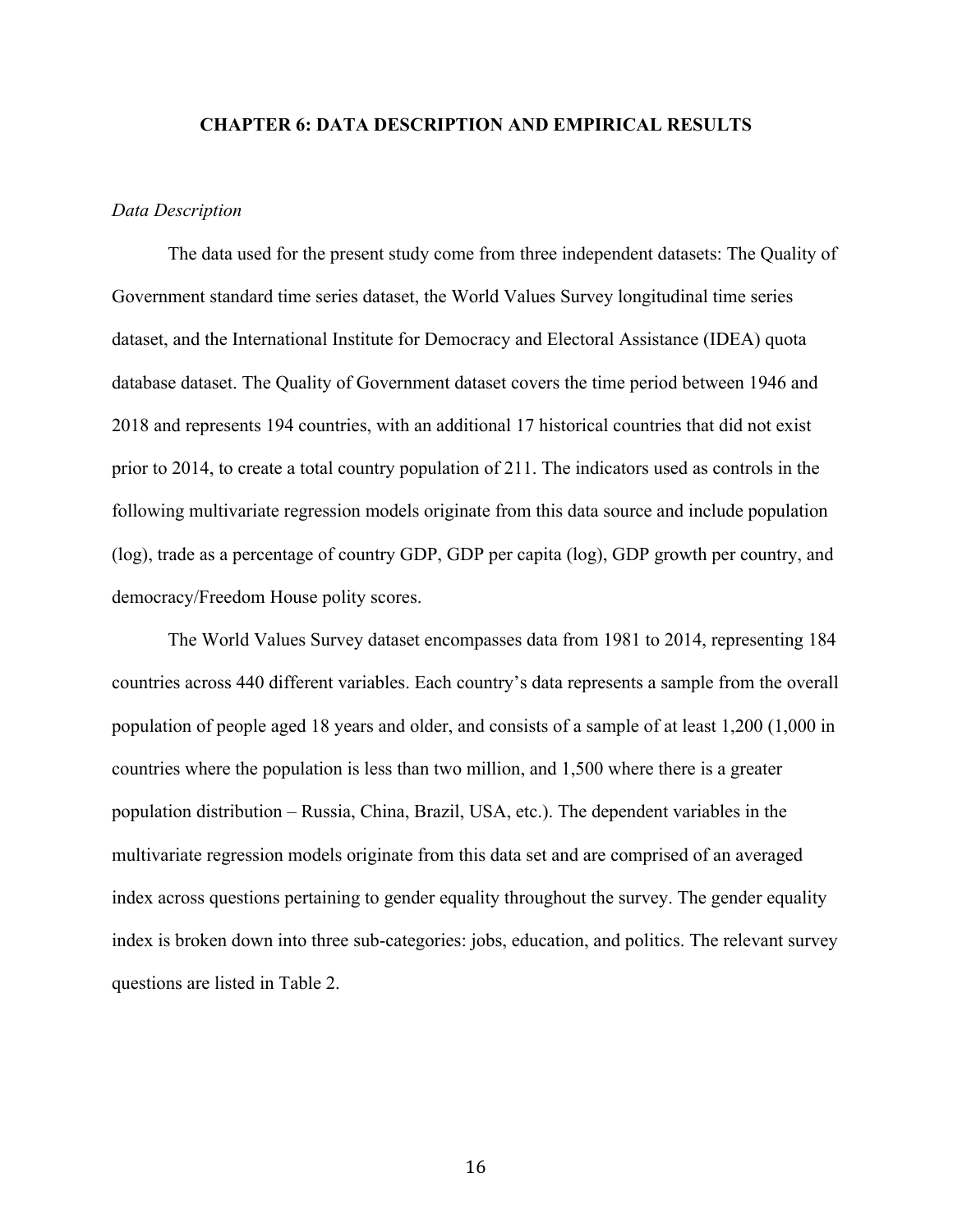| <b>Thematic Area</b> | <b>Selected Question(s)</b>                                                          |
|----------------------|--------------------------------------------------------------------------------------|
| <b>Jobs</b>          | When jobs are scarce, men should have more right to a job than women.                |
|                      | If a woman earns more money than her husband, it's almost certain to cause problems. |
|                      | Having a job is the best way for a woman to be an independent person.                |
|                      | When a mother works for pay, the children suffer.                                    |
|                      | On the whole, men make better business executives than women do.                     |
|                      | Being a housewife is just as fulfilling as working for pay.                          |
| <i>Politics</i>      | On the whole, men make better political leaders than women do.                       |
| <b>Education</b>     | A university education is more important for a boy than for a girl.                  |

**Table 2. World Values Survey Gender Index Questions**

The scores across the questions in the jobs category are averaged for each country to create an index for overall views on gender equality related to jobs in a society, where "low" represents poor views of women in the working world and "high" represents views of women as equals in the working world. The other two questions, politics and education, are scaled from "very low" to "very high" in a four-part scale, following the same system as the jobs index.

The International Institute for Democracy and Electoral Assistance quota database includes data from 2003 to 2013 across 85 countries and territories that have enacted legislation around gender quotas, including voluntary political party quotas, mandatory constitutional or electoral parliamentary quotas, and subnational quotas. This dataset provides the independent variable used in the multivariate regression models: voluntary political party quota enactment.

#### *Descriptive Statistics*

The different models tested examine the relationship between the independent variable, voluntary political party enactment, and the key dependent variables measuring views of women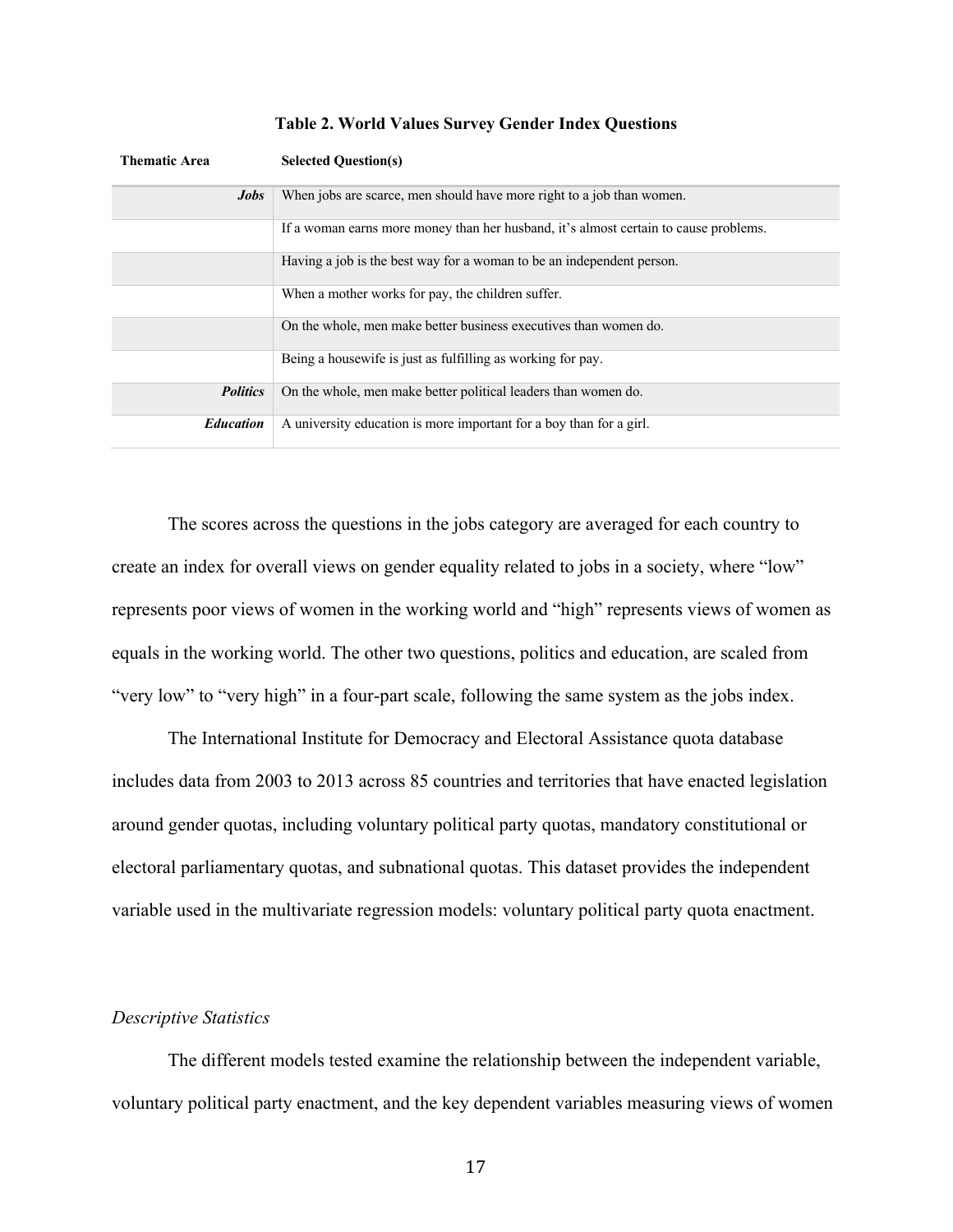across three sectors of society: jobs, politics, and education. Macro-level controls are included in the model as well. These were chosen due to their connection with development in a country: it is likely that more developed countries will have more progressive views on gender equality, although not always the case. These variables are included to reduce bias between the independent and dependent variables. Freedom House polity scores are included as well to account for the level of democracy in a country and further reduce potential bias.

Figure 1, shown in the introduction, displays the relationship between the proportion of women occupying lower house and upper house seats, and is included to examine the relationship between increased representation between both houses of government, in countries that have a bicameral system. In the sample, 41.54 percent of countries have a bicameral system while 58.46 percent have a unicameral system. Additionally, 72.51 percent of countries do not have voluntary political party quotas enacted, while 27.49 percent do have voluntary political party quotas. Of the countries included in the sample, the mean percentage of women in parliament in 16.02, with a minimum of zero and a maximum of 63.8 (Rwanda from 2013-2016).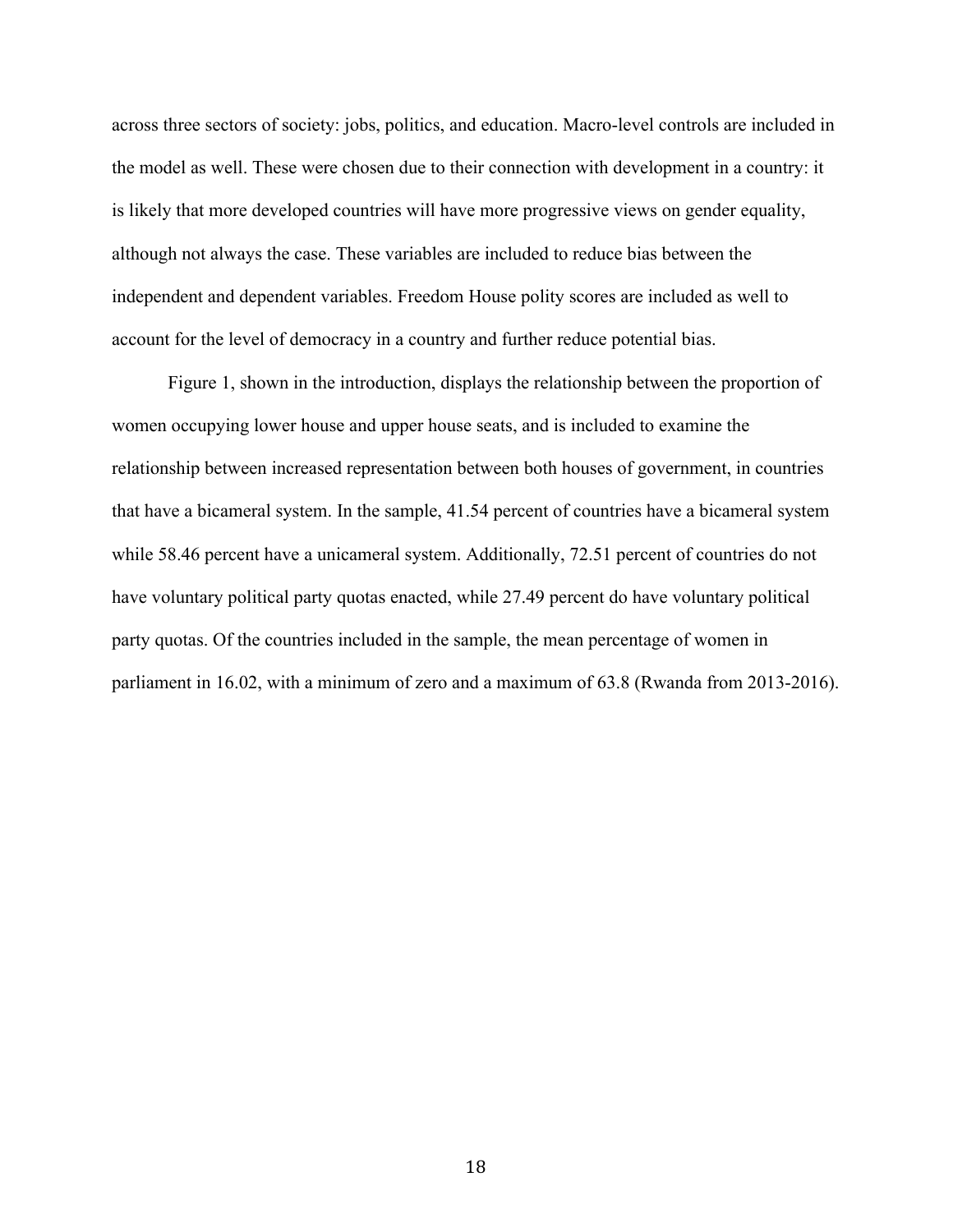## **Table 3. Descriptive Statistics of Countries with Voluntary Political Party Quotas**

|                                         | Mean      | Std. Dev. | Min         | <b>Max</b> |
|-----------------------------------------|-----------|-----------|-------------|------------|
| <b>Dependent Variables</b>              |           |           |             |            |
| Views of women in jobs - low            | 0.2813451 | 0.1499776 | 0.0198314   | 0.6898273  |
| Views of women in jobs - medium         | 0.1779577 | 0.1328321 | $\theta$    | 0.7004695  |
| Views of women in jobs - high           | 0.5406973 | 0.2191028 | 0.0175593   | 0.9411184  |
| Views of women in politics - very low   | 0.1217072 | 0.0986016 | 0.0142712   | 0.520073   |
| Views of women in politics - low        | 0.2414864 | 0.1003859 | 0.0634698   | 0.470305   |
| Views of women in politics - high       | 0.409112  | 0.1215082 | 0.1730769   | 0.6493634  |
| Views of women in politics - very high  | 0.2276944 | 0.1329128 | 0.0370879   | 0.6278158  |
| Views of women in education - very low  | 0.0615415 | 0.0545715 | $\theta$    | 0.2796726  |
| Views of women in education - low       | 0.1189453 | 0.064766  | 0.0108855   | 0.2712721  |
| Views of women in education - high      | 0.4375197 | 0.1315194 | 0.0980392   | 0.6855346  |
| Views of women in education - very high | 0.3819935 | 0.1552735 | 0.0866303   | 0.8647059  |
|                                         |           |           |             |            |
| <b>Control Variables</b>                |           |           |             |            |
| Population (log)                        | 16.08901  | 1.488289  | 12.07582    | 19.15922   |
| Trade Percentage of GDP                 | 70.50033  | 49.92778  | 5.726872    | 531.7374   |
| <b>GDP</b> Growth                       | 3.915837  | 5.528703  | $-26.47879$ | 149.973    |
| GDP per capita (log)                    | 8.006824  | 1.737614  | 3.877015    | 11.68877   |
| Democracy/Freedom House Polity Score    | 7.176185  | 3.11391   | 0.5         | 10         |

### **Country Has Voluntary Political Party Quota**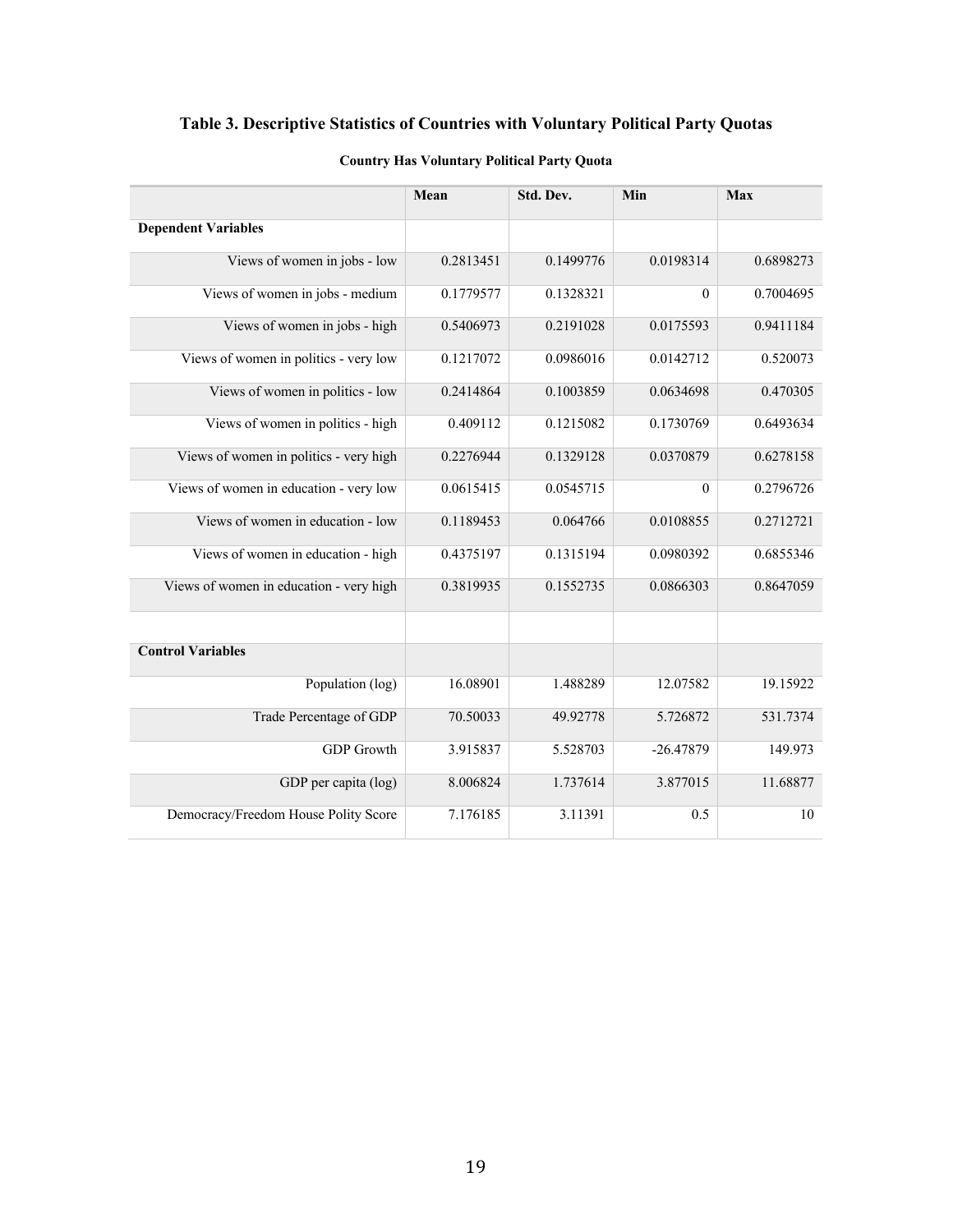## **Table 4. Descriptive Statistics of Countries without Voluntary Political Party Quotas**

|                                                | Mean      | Std. Dev. | Min              | Max       |
|------------------------------------------------|-----------|-----------|------------------|-----------|
| <b>Dependent Variables</b>                     |           |           |                  |           |
| Views of women in jobs - low                   | 0.4672794 | 0.2004378 | 0.0437988        | 0.896     |
| Views of women in jobs -<br>medium             | 0.1658659 | 0.1094677 | $\boldsymbol{0}$ | 0.6912257 |
| Views of women in jobs - high                  | 0.3668548 | 0.1870705 | 0.004            | 0.8989526 |
| Views of women in politics -<br>very low       | 0.2569524 | 0.127812  | 0.0101935        | 0.7301193 |
| Views of women in politics -<br>low            | 0.3174404 | 0.0974594 | 0.0906307        | 0.547619  |
| Views of women in politics -<br>high           | 0.3214199 | 0.1403827 | 0.0613104        | 0.7107796 |
| Views of women in politics -<br>very high      | 0.1041873 | 0.0829053 | 0.0125444        | 0.487882  |
| Views of women in education -<br>very low      | 0.1169222 | 0.0890534 | 0.0066644        | 0.4098134 |
| Views of women in education -<br>low           | 0.1655181 | 0.0696942 | 0.0114722        | 0.4241055 |
| Views of women in education -<br>high          | 0.4534467 | 0.1322583 | 0.1632997        | 0.7248183 |
| Views of women in education -<br>very high     | 0.264113  | 0.1174534 | 0.0868839        | 0.6851852 |
| <b>Control Variables</b>                       |           |           |                  |           |
| Population (log)                               | 15.0096   | 2.327605  | 8.738255         | 21.04997  |
| Trade Percentage of GDP                        | 78.48217  | 47.87701  | 0.0209992        | 441.6038  |
| <b>GDP</b> Growth                              | 3.889439  | 7.013931  | $-64.04711$      | 123.1396  |
| GDP per capita (log)                           | 7.354982  | 1.633941  | 3.624824         | 15.53092  |
| Democracy/Freedom House<br><b>Polity Score</b> | 4.535604  | 3.21624   | $\boldsymbol{0}$ | 10        |

### **Country Does Not Have Voluntary Political Party Quotas**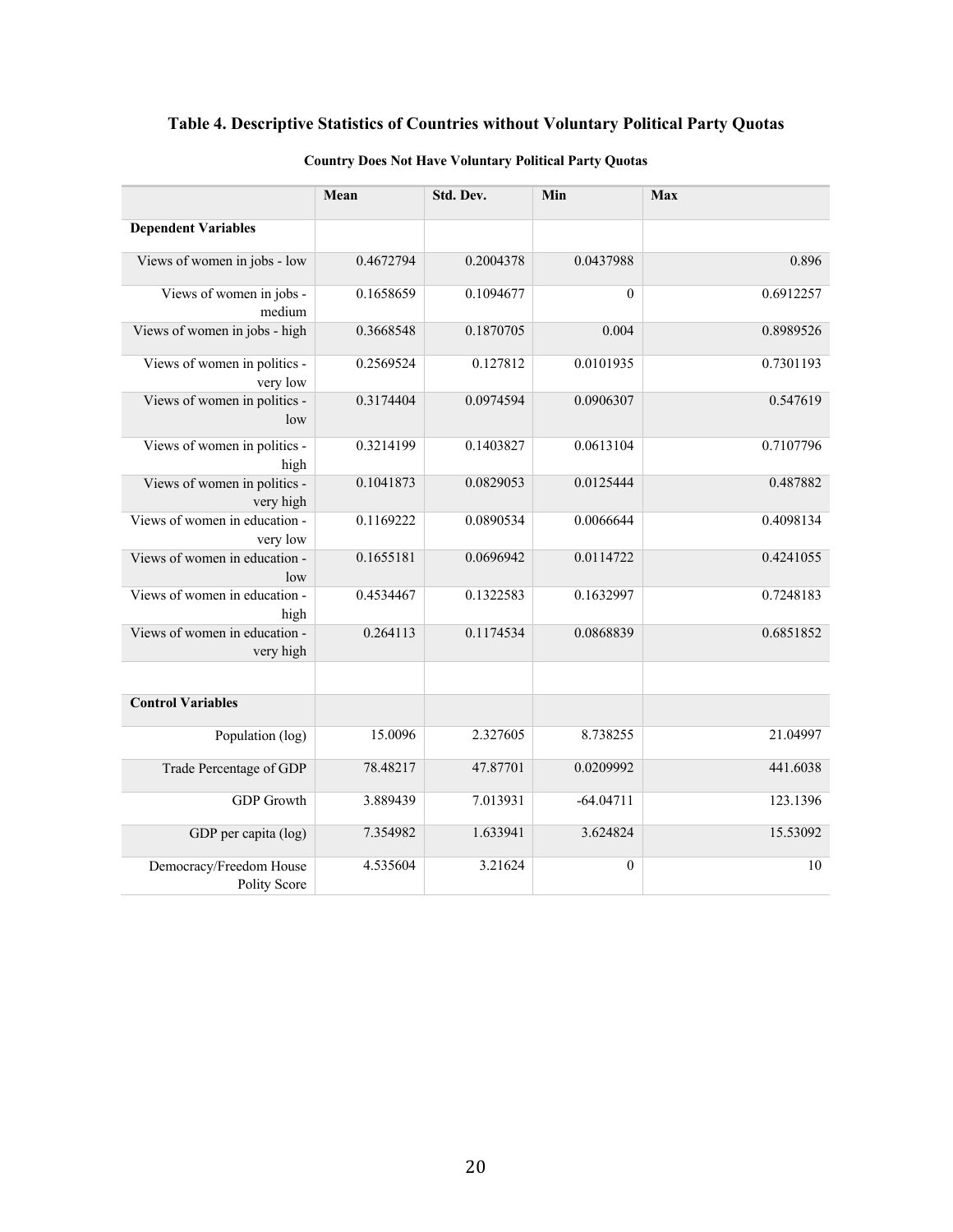#### *Methodology*

The present study will examine the association between voluntary political party enactment and views on gender equality more broadly in society by using multivariate OLS regression analysis. The model can be written such that:

Gender equality views index =  $\beta_0 + \beta_1$  (voluntary political party quota) +  $\beta_2$  (population log) +  $\beta_3$ **(GDP** per capita) +  $\beta_4$  (GDP % trade) +  $\beta_5$  (GDP growth log) +  $\beta_6$  (FH/democracy score) + e

where the independent variable used is the indicator variable, voluntary political party quotas. The dependent variable used is views on gender equality more broadly in society, measured across three indices: jobs, politics, and education. Each variable is scaled from high to low, resulting in eleven total models to examine each relationship. Lastly, the macro-level controls used in the model are population (log), GDP per capita (log), trade as a percentage of GDP per country, GDP growth per country, and the democracy/Freedom House polity scores.

### *Results*

As shown in Tables 5, 6, and 7, the results of the multivariate regression models are consistent with the theory of change of the present study. Table 5 presents the results of the relationship between voluntary political party quota enactment and views of women in politics, in response to the question: "On the whole, men make better political leaders than women do." The coefficients on the voluntary political party variable for both the very low and very high models are statistically significant at the five percent level. Compared to countries without voluntary political party quotas, people in countries with voluntary political party quotas are 7.45 percentage points less likely to view women as politically inferior. Conversely, compared to the countries without voluntary political party quotas, people in countries with voluntary political party quotas are 5.27 percentage points more likely to view women as equivalent to men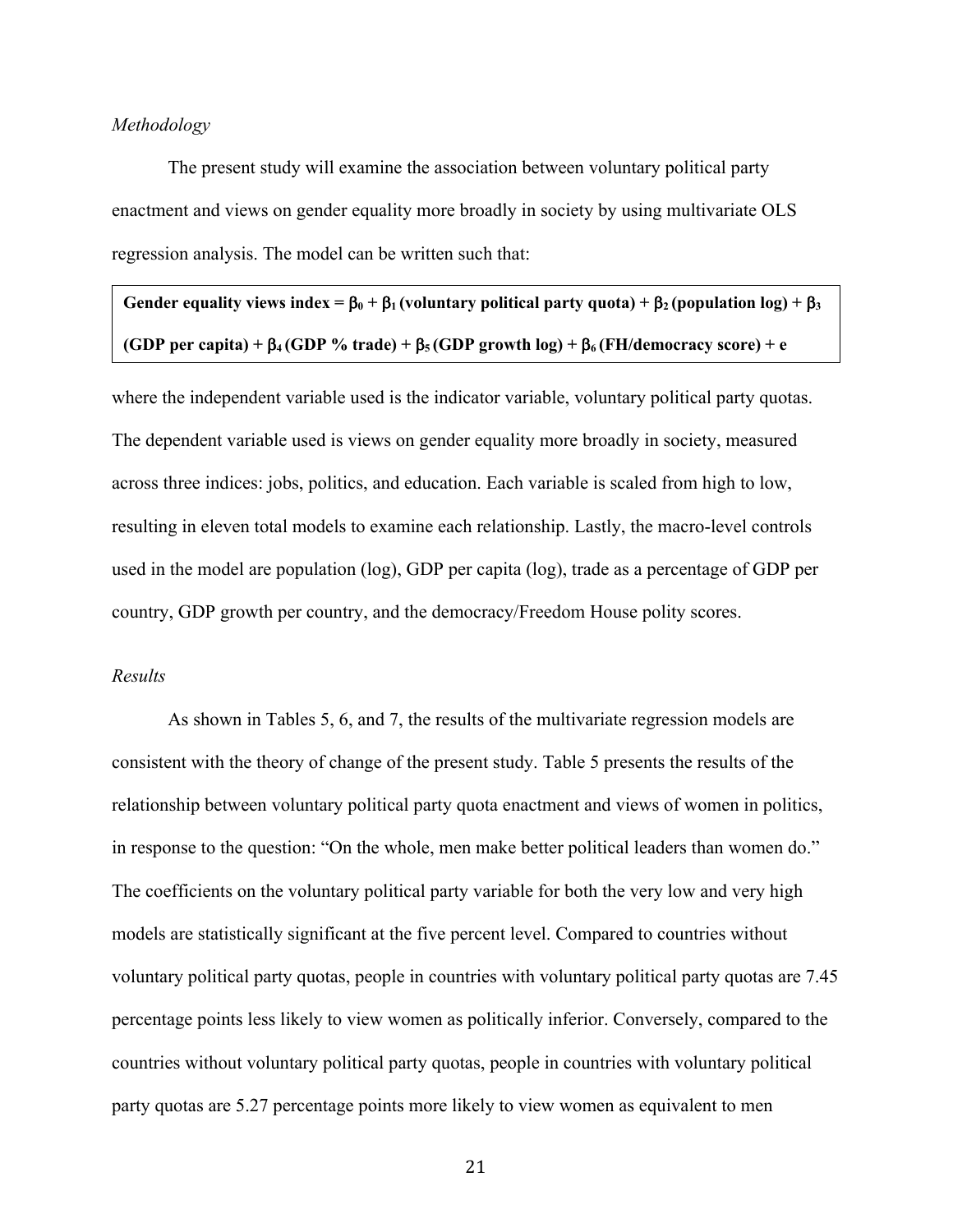politically. This is consistent with the theory of change: as the percentage of women represented in government increases, the increased visibility is associated with a more positive view of women as political figures.

The results in Table 7 also are statistically significant at the one percent level for the women in jobs averaged index for the "low" model. This would support the hypothesis that increased female political representation has spillovers outside of the political arena. Compared to countries without voluntary political party quotas, people in countries with voluntary political party quotas are 11.8 percentage points less likely to view women as inferior in terms of careers. The opposite side of the model measuring the "high" response to views of gender equality in jobs follows the same sign pattern but is not statistically significant. While not statistically significant, the education models follow the same pattern in terms of their sign, following the expected results of hypothesis.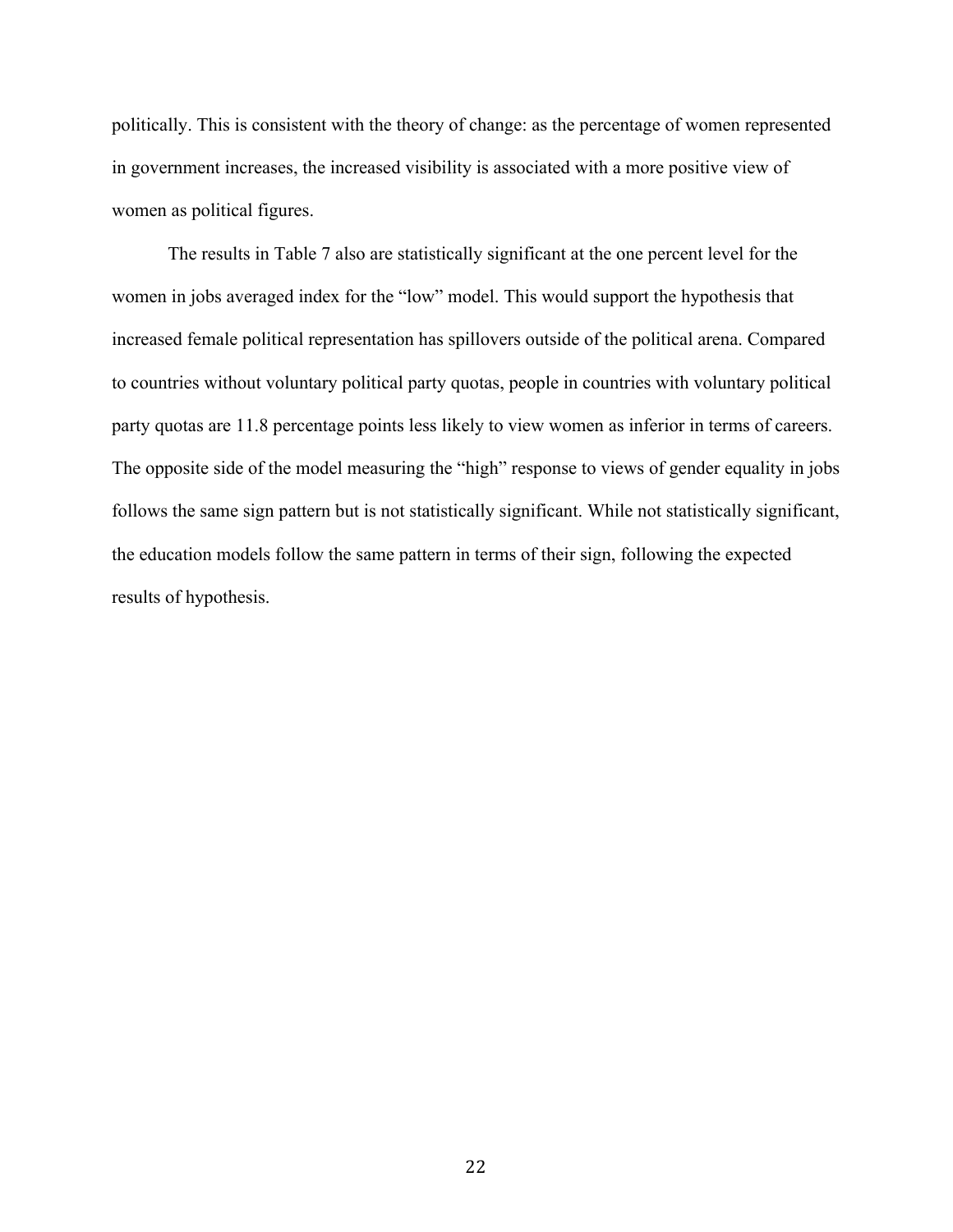| <b>VARIABLES</b>                        | <b>Views of</b>   | <b>Views of Women in</b> | <b>Views of</b>   | <b>Views of Women in</b> |
|-----------------------------------------|-------------------|--------------------------|-------------------|--------------------------|
|                                         | Women in          | <b>Politics -</b>        | Women in          | <b>Politics -</b>        |
|                                         | <b>Politics -</b> | Low                      | <b>Politics -</b> | <b>Very High</b>         |
|                                         | <b>Very Low</b>   |                          | High              |                          |
|                                         |                   |                          |                   |                          |
| Voluntary political party quotas        | $-0.0745***$      | $-0.0364$                | 0.0324            | $0.0527**$               |
|                                         | (0.0287)          | (0.0236)                 | (0.0232)          | (0.0255)                 |
| Population (log)                        | $-0.015$          | $0.0118*$                | 0.0126            | $-0.0112*$               |
|                                         | (0.0105)          | (0.00616)                | (0.00909)         | (0.00584)                |
| Trade Percentage of GDP                 | $-0.000407$       | $0.000528***$            | 0.000139          | $-0.000436***$           |
|                                         | (0.000248)        | (0.000164)               | (0.000308)        | (0.000137)               |
| GDP growth                              | 0.000596          | 0.00123                  | $-0.00185$        | $-0.000269$              |
|                                         | (0.00219)         | (0.00145)                | (0.00172)         | (0.00122)                |
| GDP per capita (log)                    | $-0.0207*$        | $-0.0153*$               | 0.0149            | $0.0287***$              |
|                                         | (0.0119)          | (0.00797)                | (0.0093)          | (0.0101)                 |
| Democracy/Freedom House<br>Polity Score | $-0.0173***$      | $-0.00559$               | $0.0146***$       | $0.0109***$              |
|                                         | (0.00655)         | (0.00357)                | (0.00449)         | (0.0035)                 |
| Constant                                | $0.776***$        | $0.248*$                 | $-0.0683$         | 0.0225                   |
|                                         | (0.208)           | (0.135)                  | (0.196)           | (0.122)                  |
|                                         |                   |                          |                   |                          |
| Observations                            | 189               | 189                      | 189               | 189                      |

# **Table 5. Multivariate Regression Results for Women in Politics**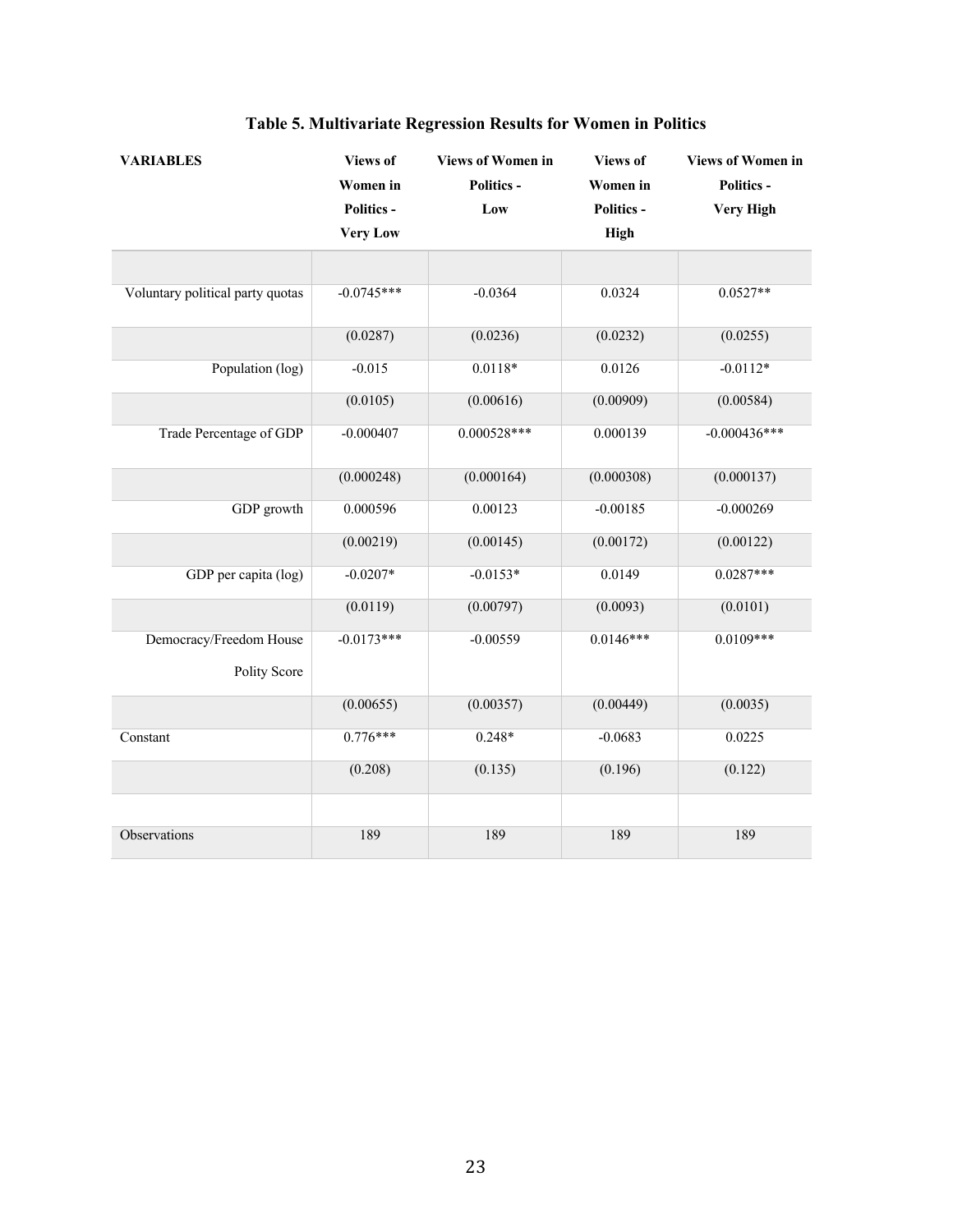| <b>VARIABLES</b>                 | <b>Views of Women</b> | <b>Views of Women</b> | <b>Views of Women</b> | <b>Views of Women</b> |
|----------------------------------|-----------------------|-----------------------|-----------------------|-----------------------|
|                                  | in Education -        | in Education -        | in Education -        | in Education -        |
|                                  | <b>Very Low</b>       | Low                   | <b>High</b>           | <b>Very High</b>      |
|                                  |                       |                       |                       |                       |
| Voluntary political party quotas | $-0.0136$             | $-0.0119$             | $-0.0207$             | 0.0474                |
|                                  | (0.0146)              | (0.0159)              | (0.0276)              | (0.035)               |
| Population (log)                 | 0.00157               | $0.0112**$            | 0.0161                | $-0.0286***$          |
|                                  | (0.00574)             | (0.00467)             | (0.0113)              | (0.00863)             |
| Trade Percentage of GDP          | $-0.000156$           | $0.000273*$           | 0.000339              | $-0.000430*$          |
|                                  | (0.000113)            | (0.000158)            | (0.000277)            | (0.000259)            |
| GDP growth                       | $-0.000509$           | 0.000569              | $-0.000767$           | 0.000744              |
|                                  | (0.00125)             | (0.00102)             | (0.00190)             | (0.00183)             |
| GDP per capita (log)             | $-0.0134**$           | $-0.0129**$           | $-0.00579$            | $0.0316**$            |
|                                  | (0.00642)             | (0.00593)             | (0.0111)              | (0.0138)              |
| Democracy/Freedom House          | $-0.00799**$          | $-0.00422*$           | 0.00657               | 0.00563               |
| Polity Score                     |                       |                       |                       |                       |
|                                  | (0.00317)             | (0.00251)             | (0.00517)             | (0.0051)              |
| Constant                         | $0.236**$             | 0.0916                | 0.198                 | $0.473**$             |
|                                  | (0.113)               | (0.106)               | (0.231)               | (0.199)               |
|                                  |                       |                       |                       |                       |
| <b>Observations</b>              | 189                   | 189                   | 189                   | 189                   |

## **Table 6. Multivariate Regression Results for Women in Education**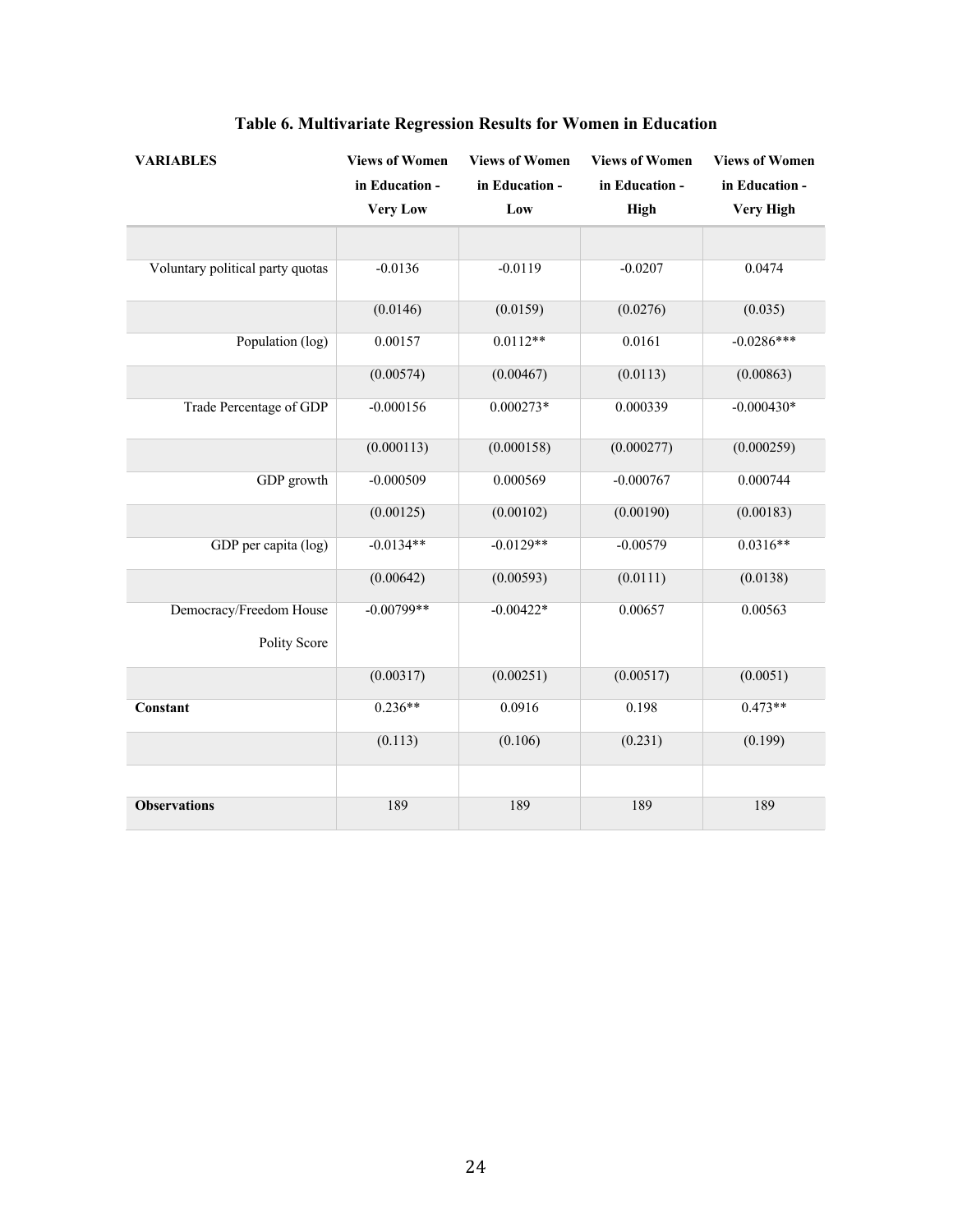| <b>VARIABLES</b>                     | <b>Views of Women in</b> | <b>Views of Women in</b> | <b>Views of Women in</b> |
|--------------------------------------|--------------------------|--------------------------|--------------------------|
|                                      | Jobs - Low               | Jobs - Medium            | Jobs - High              |
|                                      |                          |                          |                          |
| Voluntary political party quotas     | $-0.118***$              | $-0.00436$               | 0.0614                   |
|                                      | (0.0456)                 | (0.0385)                 | (0.0527)                 |
| Population (log)                     | 0.00421                  | $0.0134*$                | $-0.0149$                |
|                                      | (0.0117)                 | (0.00718)                | (0.0137)                 |
| Trade Percentage of GDP              | $-0.000376$              | 0.000259                 | $-6.03e-05$              |
|                                      | (0.000341)               | (0.000221)               | (0.000365)               |
| GDP growth                           | $-0.00142$               | $-0.000311$              | 0.00110                  |
|                                      | (0.00187)                | (0.00221)                | (0.00290)                |
| GDP per capita (log)                 | $-0.0175$                | 0.00825                  | 0.0185                   |
|                                      | (0.0140)                 | (0.0129)                 | (0.0179)                 |
| Democracy/Freedom House Polity Score | $-0.0209***$             | 0.000835                 | $0.0313***$              |
|                                      | (0.00696)                | (0.00388)                | (0.00729)                |
| Constant                             | $0.677***$               | $-0.179$                 | 0.378                    |
|                                      | (0.223)                  | (0.179)                  | (0.298)                  |
|                                      |                          |                          |                          |
| <b>Observations</b>                  | 202                      | 202                      | 202                      |

# **Table 7. Multivariate Regression Results for Women in Jobs**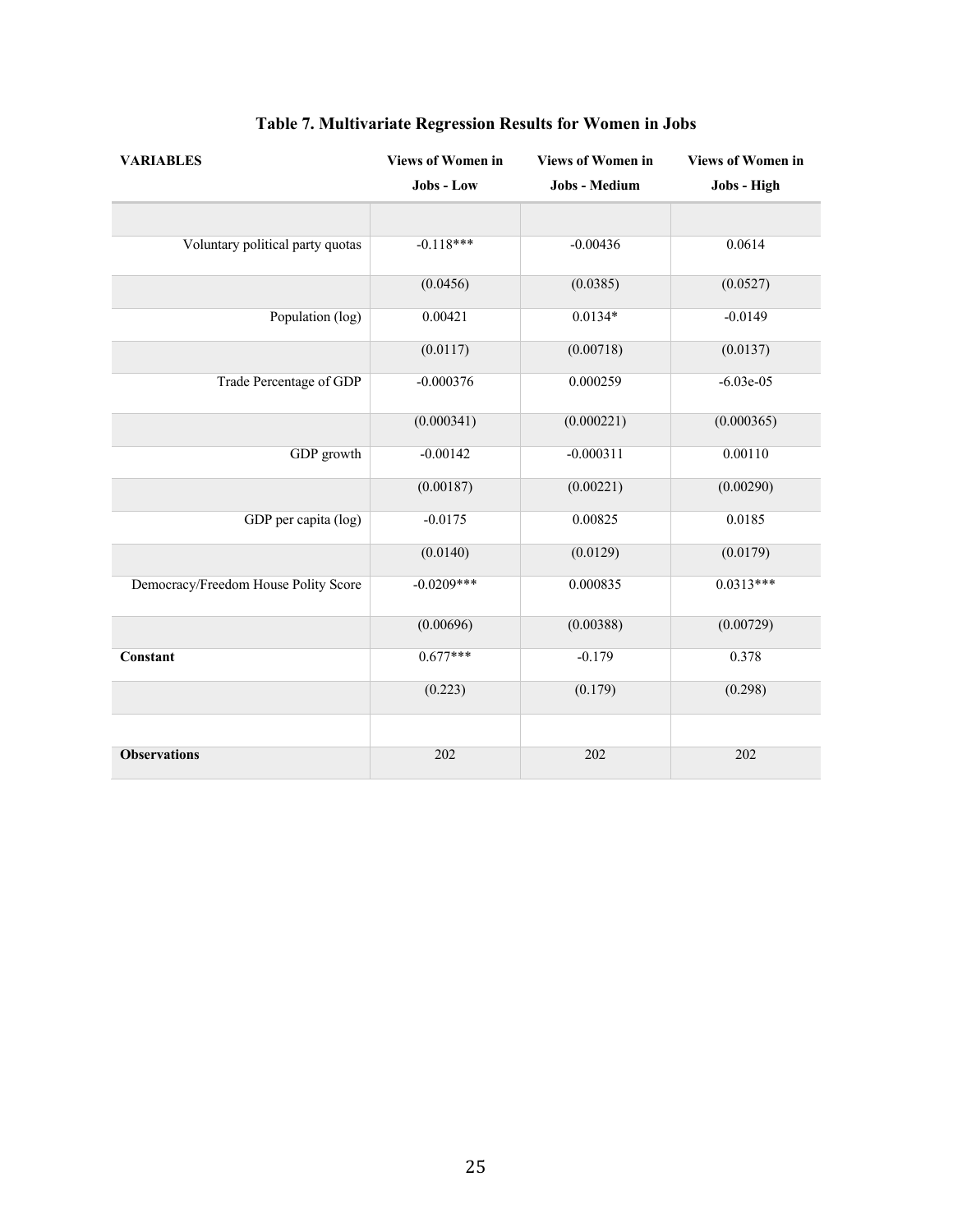#### *Limitations and Scope for Future Research*

Despite the present study's strong data set from three independent sources, the combination of those sources presents some empirical limitations. First, when merged, some countries are not matched and no longer present, which limits the geographic scope of the results. One of the most critical examples of this is Kosovo, which is dropped from the final data set due to differing views by various governmental agencies on Kosovo's independence. As this paper includes the case study of the Balkans, consisting primarily of the former Yugoslav countries for the purposes of the present study, the addition of Kosovo would have been beneficial. It also would be a particularly interesting addition as it is the only former Yugoslav country with reserved seats as a quota measure (IDEA, 2019).

The key independent variable could be measured in a variety of ways, and the data set contains a multitude of these. For this study, the metric chosen was voluntary political party quotas, indicating whether or not the country has this measure. Other possible ways to measure a quota include lower house or upper house electoral quotas, lower house or upper house constitutional quotas, and subnational constitutional or electoral quotas. As the present study focuses on federal-level initiatives, this last metric was not relevant, however, the other quota variables could be interesting extensions for future research.

The key dependent variable could be measured in a variety of ways as well, which presents some challenges for the study. The key dependent variable, the way that people in each country view gender equality, was measured by the World Values Survey across a series of areas. Instead of a general gender equality variable, the World Values Survey broke this question into politics, education, and jobs, where survey respondents were asked how they viewed women's access to these three areas. The question scales responses from "very low" to "very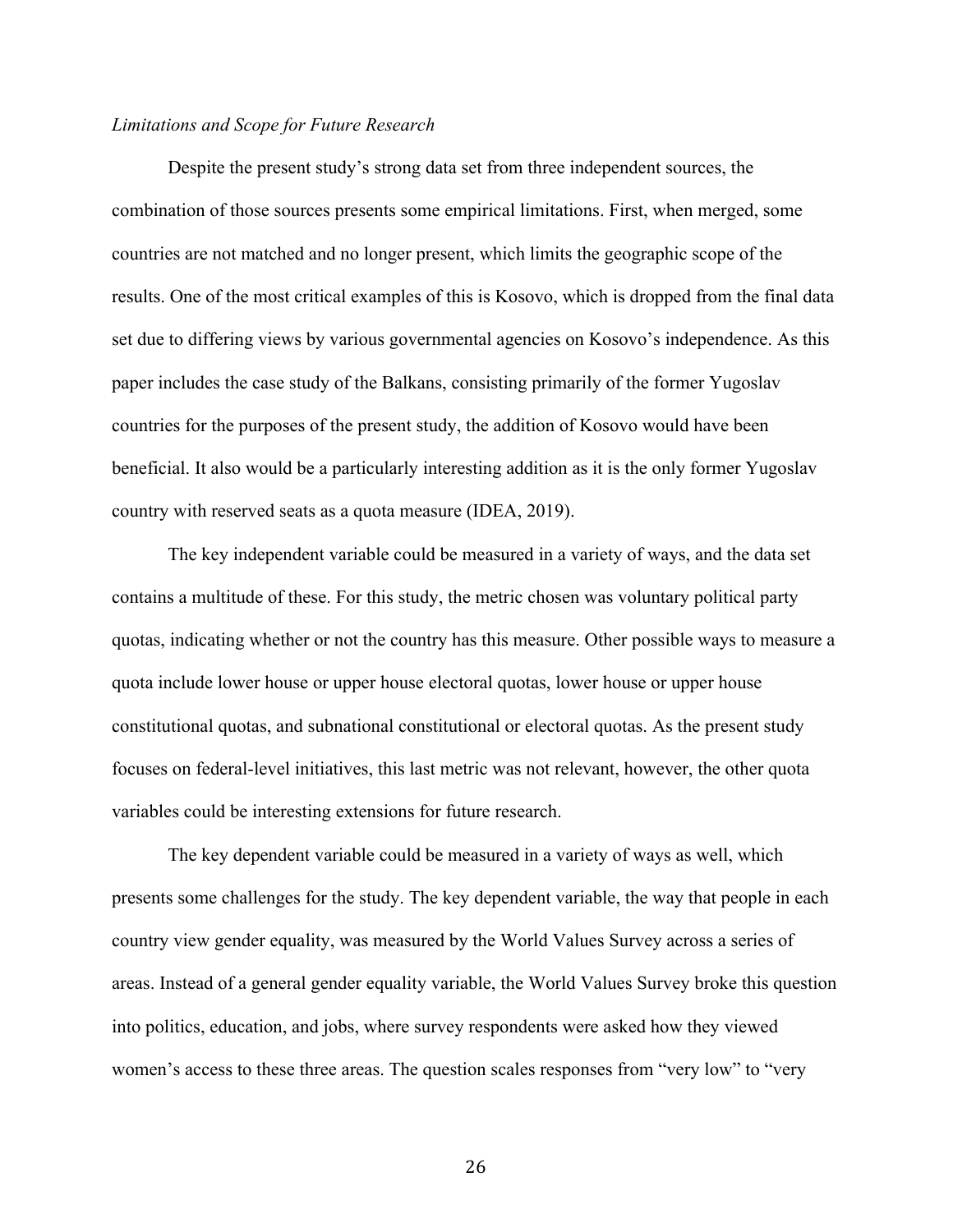high" for politics and education, where "very low" indicates that respondents do not believe that women should have improved access to these arenas, and "very high" indicates that respondents should have more access to these arenas. The question for jobs is scaled from "low" to "high" in three parts, where the responses indicate the same scale as aforementioned.

Due to the tripartite formation of this variable, there are some limitations. The multivariate regression results do not indicate respondents' overall views of gender equality, but rather, their views of women within the different categories. While useful for the present study, a more generalized question about women's access to society overall could be a better metric of this measure when trying to assess how these quotas relate to overall views of gender equality.

Lastly, another limitation of the formation of the dependent variables is the three- or fourpart scaling system. This creates some limitations in terms of reading the implications of the results, but ultimately, it still allows us to interpret the results when statistically significant. In the case of this analysis, a further limitation is statistical significance: the results are not statistically significant at conventional levels for the education model. However, some of the most important models of the jobs and politics models are statistically significant, which does allow the present study to interpret these results in terms of policy implications.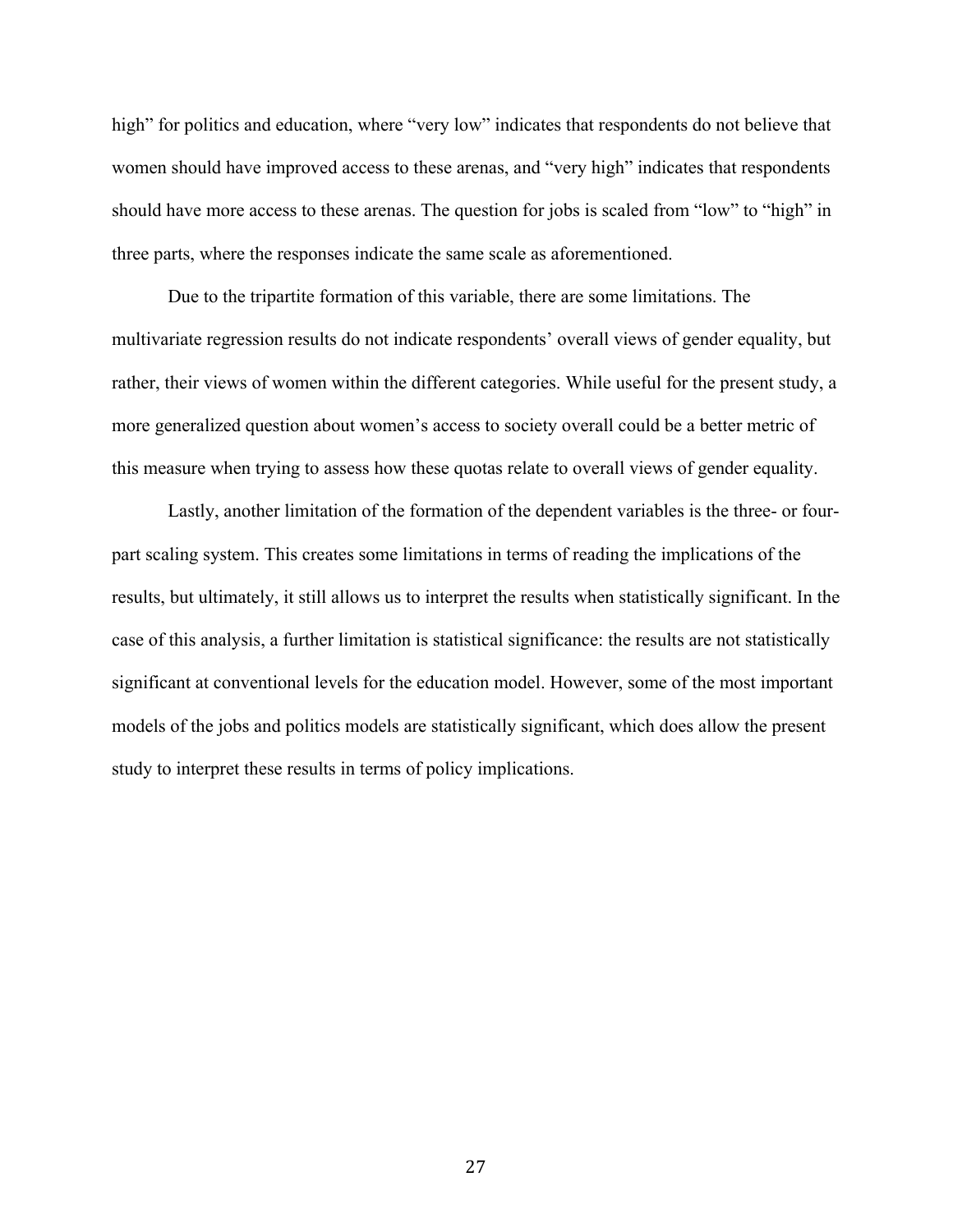#### **CHAPTER 7: CONCLUSION AND POLICY IMPLICATIONS**

Given the critical importance of gender equality worldwide, I wanted to examine whether or not a quota was an effective tool for both increasing the number of women in political office and the views of women as equals outside of political office. Women have been gaining ground as leaders across the world: today, 59 countries have had a female head of state (Wills, Smith, and Hicks, 2019) and women occupy, on average, 24.5 percent of parliament seats worldwide (Inter-Parliamentary Union, 2019). However, despite strides for women politically worldwide, the US remains behind other countries in terms of female political representation. The US has yet to elect a female president and ranks  $75<sup>th</sup>$  globally in terms of women's representation in government. Following the 2018 midterm elections, women represented a historic number of Senate and House seats, with 102 women in the 435 total seats, or 23.5 percent. However, this still lags behind the global average of 24.5 percent for both houses combined, and 24.6 percent for lower house representation. Even worse, it lags behind the regional average for the Americas of 30.6 percent in the lower house and 30.8 percent in both houses combined (Inter-Parliamentary Union, 2019).

While America trails 74 countries globally, only three countries have a majority-female government: Rwanda (61.4 percent), Cuba (53.2 percent), and Bolivia (53.1 percent). Other countries come close to the parity marker including Mexico, Grenada, Nicaragua, Costa Rica, Namibia, South Africa, and Sweden, all ranging from 46 to 48 percent female (Inter-Parliamentary Union, 2019). All of these countries have some form of a quota in place.

The results of the model tested have powerful implications for using quotas as a tool for increasing gender equality in a society. The first model tested, examining the relationship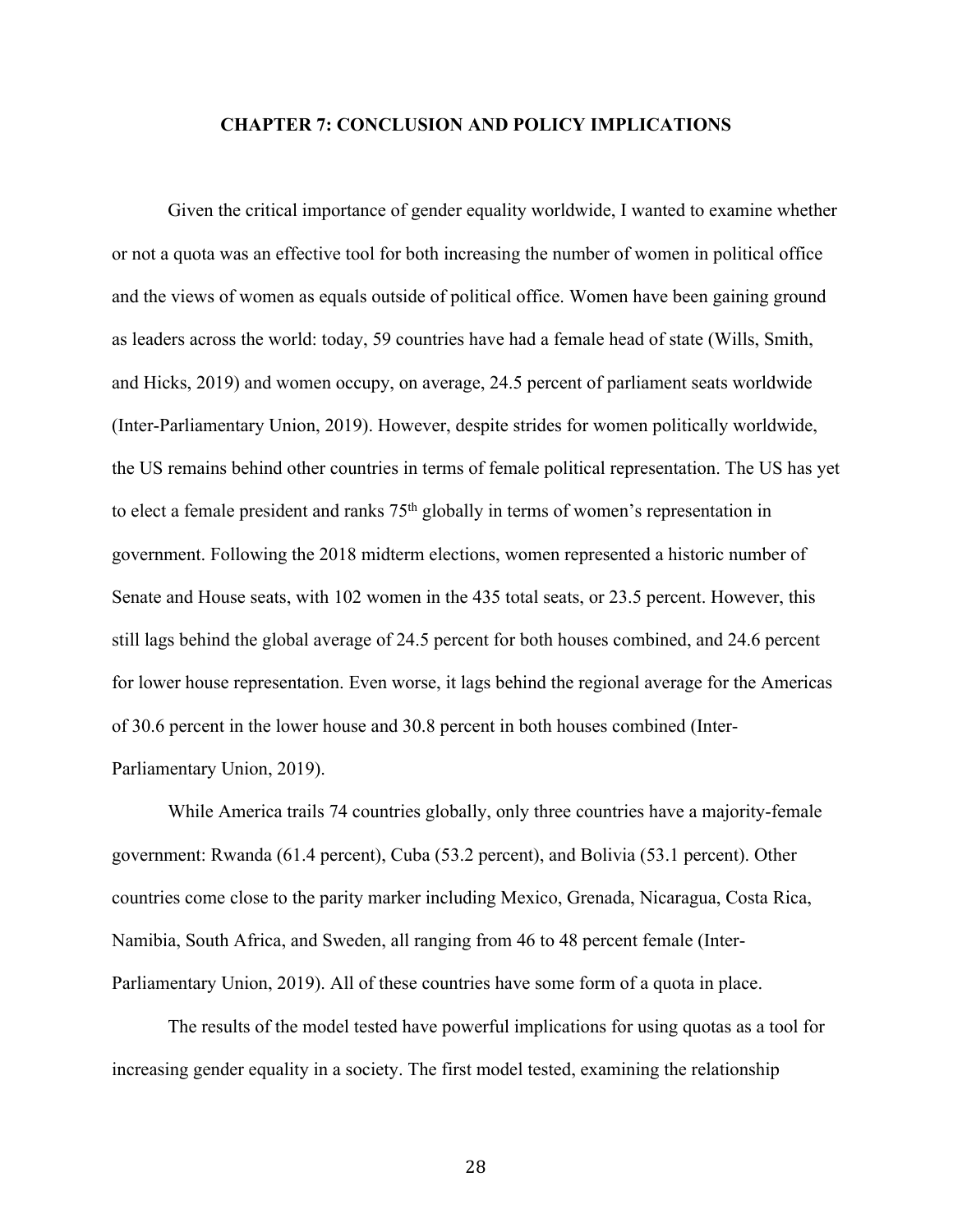between voluntary political party quotas and views of women in political office, delivers the results expected: countries with voluntary political party quotas are associated with more positive views of women as equals in society and with less negative views of women as inferiors in society. Additionally, the model testing the relationship between voluntary political party quotas and views of women in jobs returns similar results: countries with voluntary political party quotas are associated with less negative views of women as inferior.

Based on the results of the present study, there is a strong indication that quotas are an effective policy tool to increase the number of women holding political office in order to influence views of women more broadly in society. Unfortunately, quota enactment is unlikely in the US due to a pre-existing culture of people largely hesitant to affirmative action measures. However, outside of the US, particularly in countries with female representation far below the world average, quotas could be a useful tool to increase the number of women in political office. Particularly for counties with very low female representation like Nigeria (6 percent), Iran (6 percent), or Japan (10 percent), enacting a quota could dramatically increase the number of women in political office, and that could have reverberating impacts outside of political life. Voluntary political party quotas are a particularly useful tool as they are much easier to implement within the political party and do not require vast electoral or constitutional change. If all political parties elect to enact quotas within their parties for candidates presented on the ballots, the number of women who eventually reach political office could dramatically increase.

The role of women in government is critical, especially today. Women in government provide a vital voice and representation of women in their country. Not only is it important for women to be in political office, it is important for them to occupy roles in both higher education and the private sector as well. Gender empowerment is critical for not just political life, but for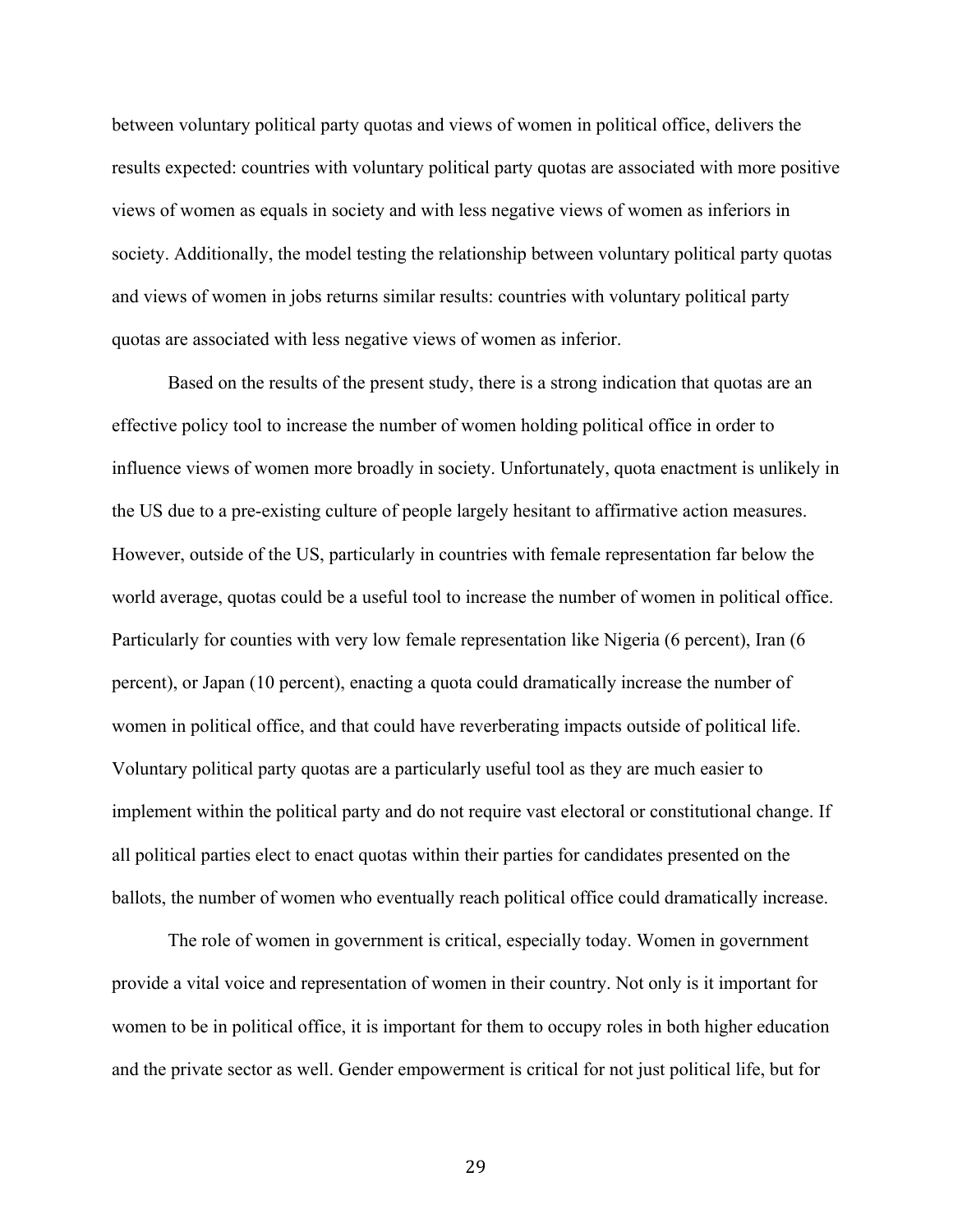all segments of society, allowing women to thrive and pursue their calling in life without barriers. Additionally, better gender empowerment in a society and more respect for women could mean both improved career outcomes as well as improved domestic outcomes: as men respect women as equals, domestic tasks may become shared more equally and domestic violence could decrease as well. Gender empowerment should be one of the more important goals for governments in the 21st century and using quotas to increase female representation might just be the best avenue to get there.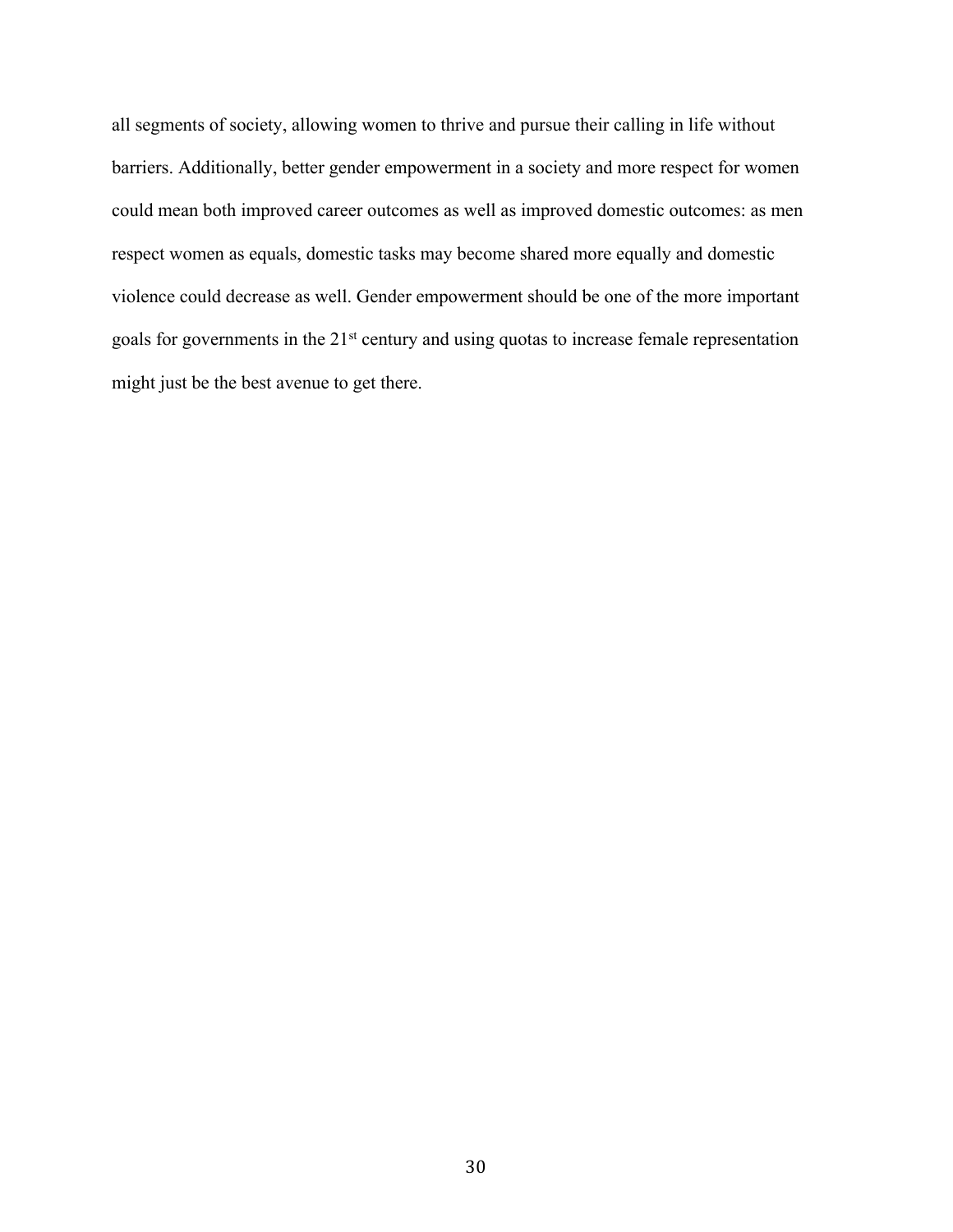# **APPENDIX: Supplementary Table**

## **Table 8. Correlation between Voluntary Political Party Quotas and the Dependent Variables**

### **Voluntary Political Party Quotas**

| <b>Dependent Variables</b>     |           |
|--------------------------------|-----------|
| Women in Jobs - Low            | $-0.4523$ |
| Women in Jobs - Medium         | 0.0499    |
| Women in Jobs - High           | 0.3934    |
| Women in Politics - Very Low   | $-0.4$    |
| Women in Politics - Low        | $-0.3535$ |
| Women in Politics - High       | 0.3071    |
| Women in Politics - Very High  | 0.4985    |
| Women in Education - Very Low  | $-0.3312$ |
| Women in Education - Low       | $-0.3193$ |
| Women in Education - High      | $-0.0591$ |
| Women in Education - Very High | 0.3974    |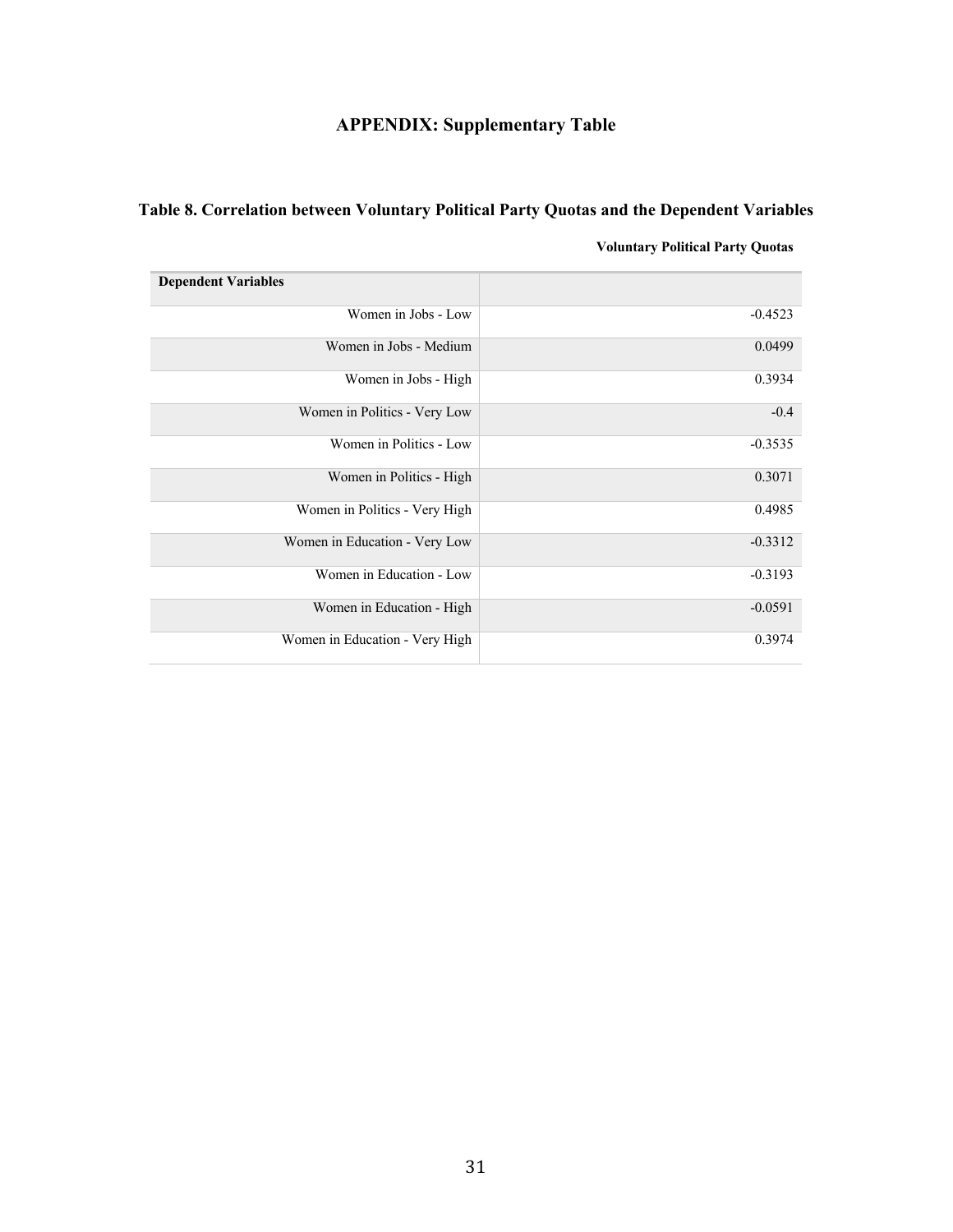#### **REFERENCES**

- Baldez, Lisa. "The Pros and Cons of Gender Quota Laws: What Happens When You Kick Men Out and Let Women In?" *Politics & Gender* 2, no. 1 (March 2006): 102–9. https://doi.org/10.1017/S1743923X06221019.
- Ballington, Julie, Francesca Binda, and International Institute for Democracy and Electoral Assistance, eds. *The Implementation of Quotas: European Experiences*. Quota Report Series, no. 4. Stockholm, Sweden: International Institute for Democracy and Electoral Assistance, IDEA, 2005.
- Bjarnegård, Elin, Mi Yung Yoon, and Pär Zetterberg. "Gender Quotas and the Re(pro)Duction of Corruption." In *Gender and Corruption: Historical Roots and New Avenues for Research*, edited by Helena Stensöta and Lena Wängnerud, 105–24. Political Corruption and Governance. Cham: Springer International Publishing, 2018. https://doi.org/10.1007/978-3-319-70929-1\_6.
- Bjarnegård, Elin, and Pär Zetterberg. "Political Parties and Gender Quota Implementation: The Role of Bureaucratized Candidate Selection Procedures." April 2016.

https://doi.org/info:doi/10.5129/001041516818254400.

Dahlerup, Drude. "Electoral Gender Quotas: Between Equality of Opportunity and Equality of Result." *Representation* 43, no. 2 (July 1, 2007): 73–92.

https://doi.org/10.1080/00344890701363227.

Dahlerup, Drude. "Gender Quotas – Controversial But Trendy." *International Feminist Journal of Politics* 10, no. 3 (September 1, 2008): 322–28. https://doi.org/10.1080/14616740802185643. Dahlerup, Drude. *Women, Quotas and Politics*. Routledge, 2013.

https://doi.org/10.4324/9780203099544.